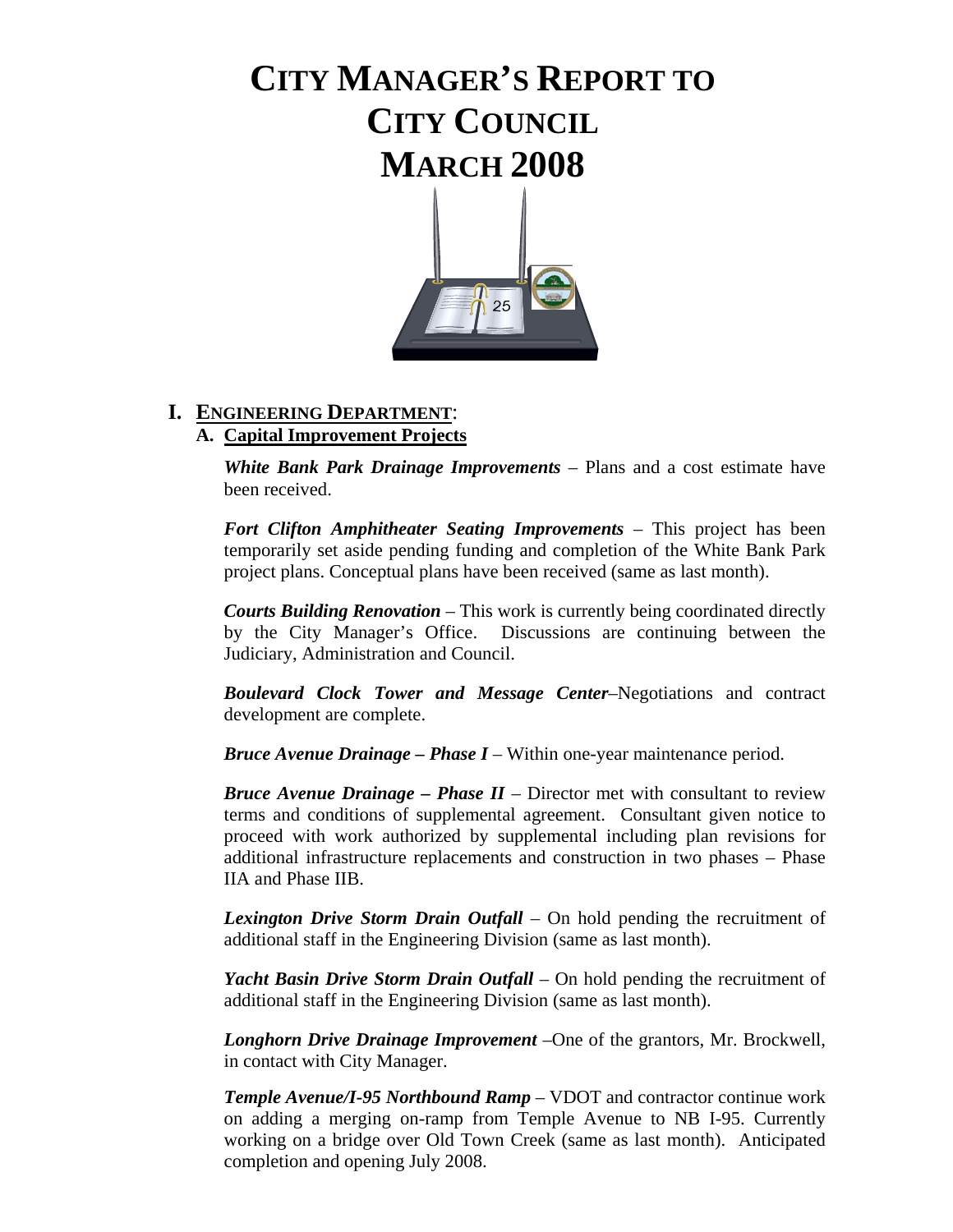### **I. ENGINEERING DEPARTMENT** (CONTINUED): **A. Capital Improvement Projects** (Continued):

 *Boulevard Widening Project (North, Fifth Lane) –* VDOT reviewing City certifications and waiver requests.

 *Landfill Entrance Road Realignment* – Exchanged information with Mr. Rod Williams of Wal-Mart regarding land swap.

 *Right Turn Lane on Southpark Boulevard (front of Wal-Mart)* – Exchanged information with Mr. Rod Williams regarding right of way dedication.

 *Boulevard/Government Center Enhancement – Federal Aid, SAFETEA-LU Enhancement Program –* Complete negotiations with Consultant, who is preparing revised proposal.

 *Boulevard Widening Project (Westover to Windsor, Fifth Lane) – Federal Aid, CMAQ Program* – Met with VDOT and MPO staff to review pending MTIP project selections, programming and consolidation of this project with projects described in Items 7 and 9 below. Discussed proposal for single multi phase project with City Manager and staff.

 *Boulevard Widening Project (Windsor to 500 feet south of Bruce Ave.)*. *– State Aid, Revenue Sharing Program* - See Item above.

 *Boulevard Signal Coordination Project (Sherwood Drive to Temple Ave.) – Federal Aid, CMAQ Program* –Received fully executed project agreement. Director and Signal Technician met with VDOT staff to discuss integration with State signal management system based in the Chester Traffic Operations Center.

 *Dupuy Intersection Improvement* –See item above.

**B. Economic Development Projects** (under construction)

*Shamin Hotels (Hampton Inn and Holiday Inn Millennium)* - Building work is continuing. Site grading work continuing at the rear of the site. Parking lots being paved. Fire and waterlines being installed/adjusted. Maintaining the erosion and sediment control items.

 *Olive Garden* - All final inspection items have been completed with the exception of recording the BMP Maintenance Easement. The restaurant is now open for business.

 *Landmark Realty New Office Building* - Building work has begun. Preparations have been made for a future water shut down that will be needed to complete the approved plan. Construction of sanitary sewer lines has begun. Erosion and sediment control items are being maintained.

 *Tussing Elementary School Addition* - Site work and building work is continuing. Contractor has installed 3" waterline and is working on the sanitary sewer line. Erosion and sediment control items are being maintained.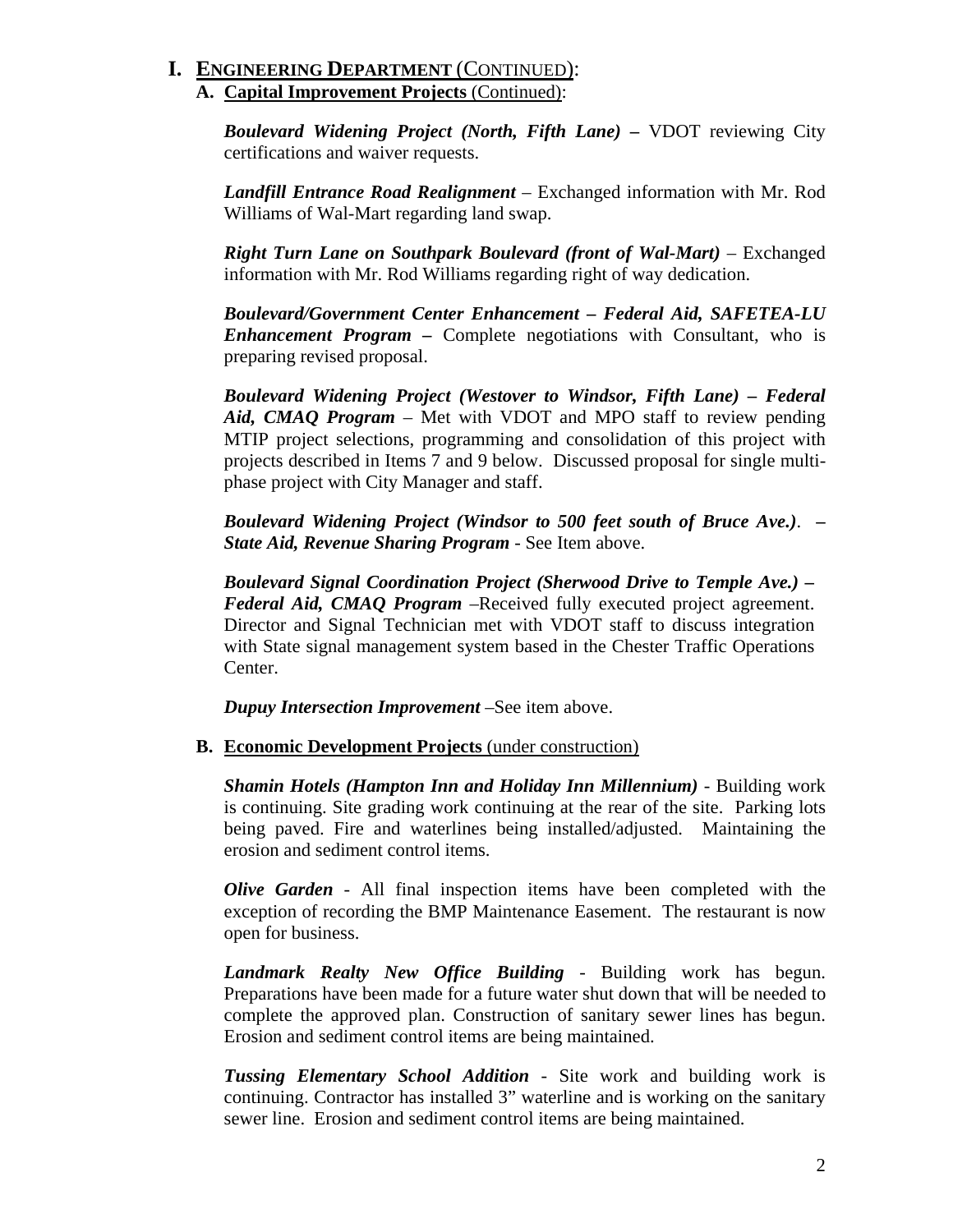### **I. ENGINEERING DEPARTMENT** (CONTINUED):

#### **B. Economic Development Projects** (under construction)(Continued)

 *A.B. Cook Farm Erosion and Sediment Control Plan* - A grading plan has been approved. Contractor has cut down the site and filled low areas according to the approved plan. A final inspection punch list has been compiled and forwarded to the developer.

 *Dunlop House Assisted Living, Phase II* - Site grading, curb and gutter, storm sewer, and waterline installation continuing. Waterlines have been pressure tested. Roof drains are being installed. Contractor is also grading the parking areas to subgrade.

#### **C. Economic Development Projects** (under review)

*Ashton Car Wash* - Plans are complete pending receipt of traffic signal plans at Jennick Dr. and Charles H. Dimmock Parkway. Site bonding has been received for work within the site. The City Attorney is conferring with the Ashton Car Wash attorney on the procedure/method of insuring the traffic signal at Jennick and Charles H. Dimmock Parkway will be constructed in a timely manner. A proposal from the property owners on cost sharing of the signal is expected soon.

*School Maintenance Building* - This building will be constructed behind Lakeview Elementary School. The plans have been reviewed and we are now awaiting the consultant's response comments. The consultant has provided a no rise certification and is currently preparing a Floodway Study with the intention of remapping the floodway in the site area.

*Walgreen***s** - An Updated plan has been reviewed and comments forwarded to the developer. The plan is nearing completion. The buildings have been demolished and removed from the site.

 *Gill's Point Section 9* - Updated plans have been reviewed. We are now awaiting the final set of drawings. Director and engineering staff met with owner and consultant to review and discuss final staff comments.

 *Erosion and Sediment Control for Vo-Tech Sports Complex* - We are currently awaiting updated plans. These will include additional tree buffer areas along the rear of the Covington Road lots.

 *Wachovia Bank, N.A. Branch Expansion* - Updated plans have been reviewed. Now awaiting updated set of plans.

*Sam's Club Expansion* - We have received an updated set of plans that will be reviewed in the near future.

*Denny's* - Site is located beside the Olive Garden. Plan has been received and reviewed. Now awaiting an updated set of plans.

 *Jones' Office Building - Lots 4-6, Block B, Prospect Heights - A single office building is to be installed on Cloverhill Ave.* 

#### *Right-of-way Permits:*

• Issued nine permits and closed out six permits for the month of March.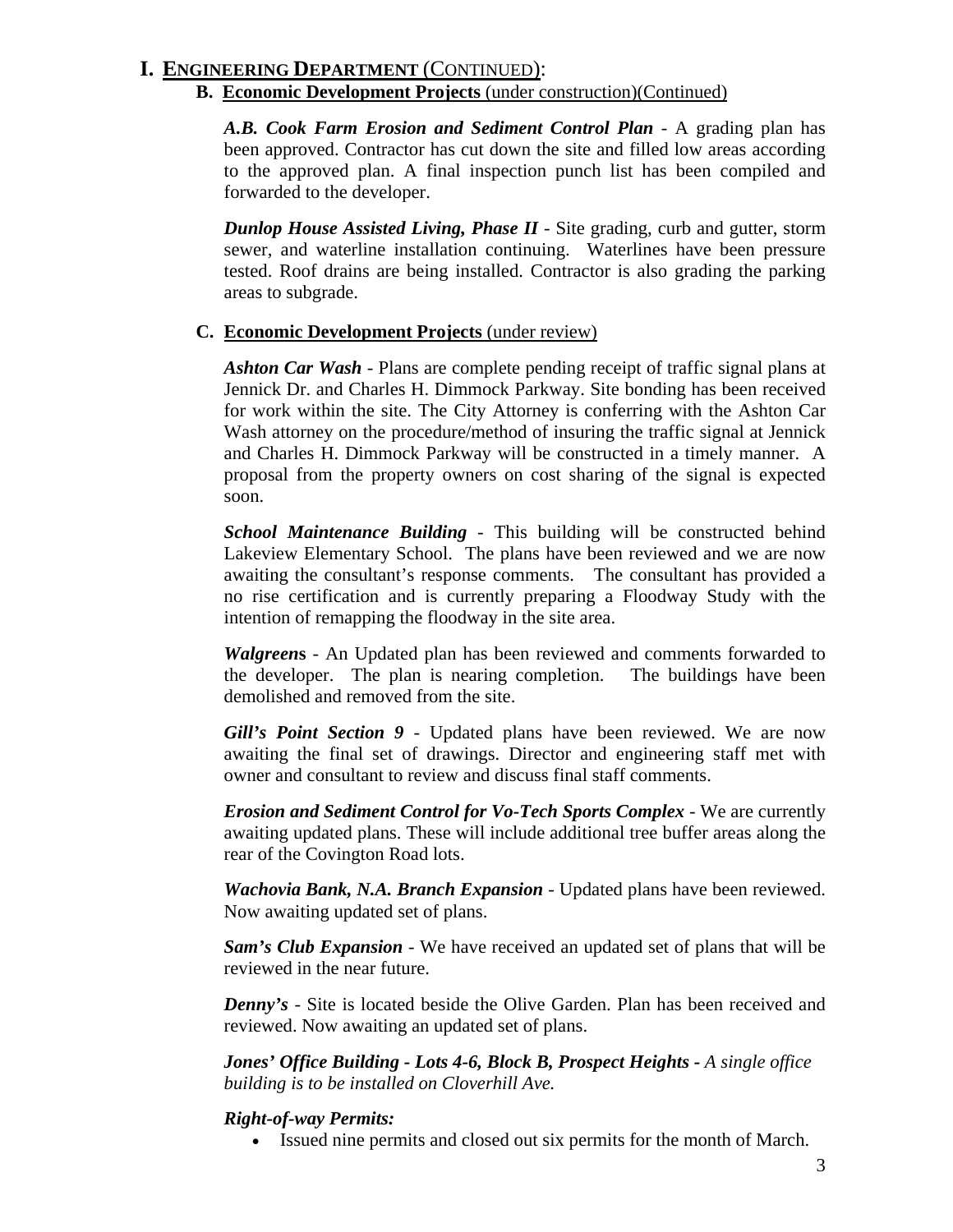# **II. PLANNING & COMMUNITY DEVELOPMENT:**

- 1. No fence permits issued.
- 2. Six (6) sign permits issued:
	- $\approx$  Shoe Carnival 723 Southpark Boulevard
	- $\approx$  Food Court 230 Southpark Boulevard
	- $\approx$  Hampton Inn 403 E. Roslyn Road
	- $\approx$  Great China Buffet 1829 Southpark Boulevard
	- $\star$  Living Word World 1221 Boulevard
	- $\approx$  Food Lion 11 Dunlop Village
- 3. Boulevard Revitalization
	- $\approx$  Phase V 18 contracts sent to grant recipients, 4 letters sent to those not approved.
- 4. Neighborhood Revitalization:

#### **a. 2006-7 CDBG Home Repair Grant:**

 $\star$  All jobs finished

#### **b. 2007-8 CDBG Home Repair Grant:**

- $\mathcal{R}$  1 plumbing & related accessibility job is complete
- $\approx$  1 additional plumbing job is complete
- $\mathcal{A}$  1 termite treatment has been completed
- $\star$  6 roofing jobs have been completed
- $\star$  7 electric jobs have been completed
- $\hat{x}$  1 heating and air job has been completed
- $\mathcal{R}$  Miscellaneous carpentry jobs specs are being prepared

#### **c. Rental Inspection Program:**

| <b>Item</b>                        | <b>Month</b> | YTD |
|------------------------------------|--------------|-----|
|                                    |              |     |
| <b>TOTAL UNITS</b>                 |              |     |
| REGESTERED                         |              | 48  |
| # of Dwellings registered          | 1            | 47  |
| # of Multi-family Dwellings        | 0            |     |
| # of Apts registered               | 0            | 0   |
|                                    |              |     |
| TOTAL UNITS INSPECTED              |              | 48  |
| Dwellings to be inspected          | 1            | 47  |
| Multi-family dwellings             | 0            | 1   |
| Apts to be inspected               |              |     |
| (10%)                              | ი            | ი   |
|                                    |              |     |
| Total # of Properties Sold         | 0            | 2   |
|                                    |              |     |
| <b>Failure to Register Letters</b> | 0            | 65  |
| <b>Answers Received</b>            | 0            | 60  |
| First Inspections made             | 33           | 64  |
| Passed                             | 3            | 13  |
| Failed                             | 30           | 51  |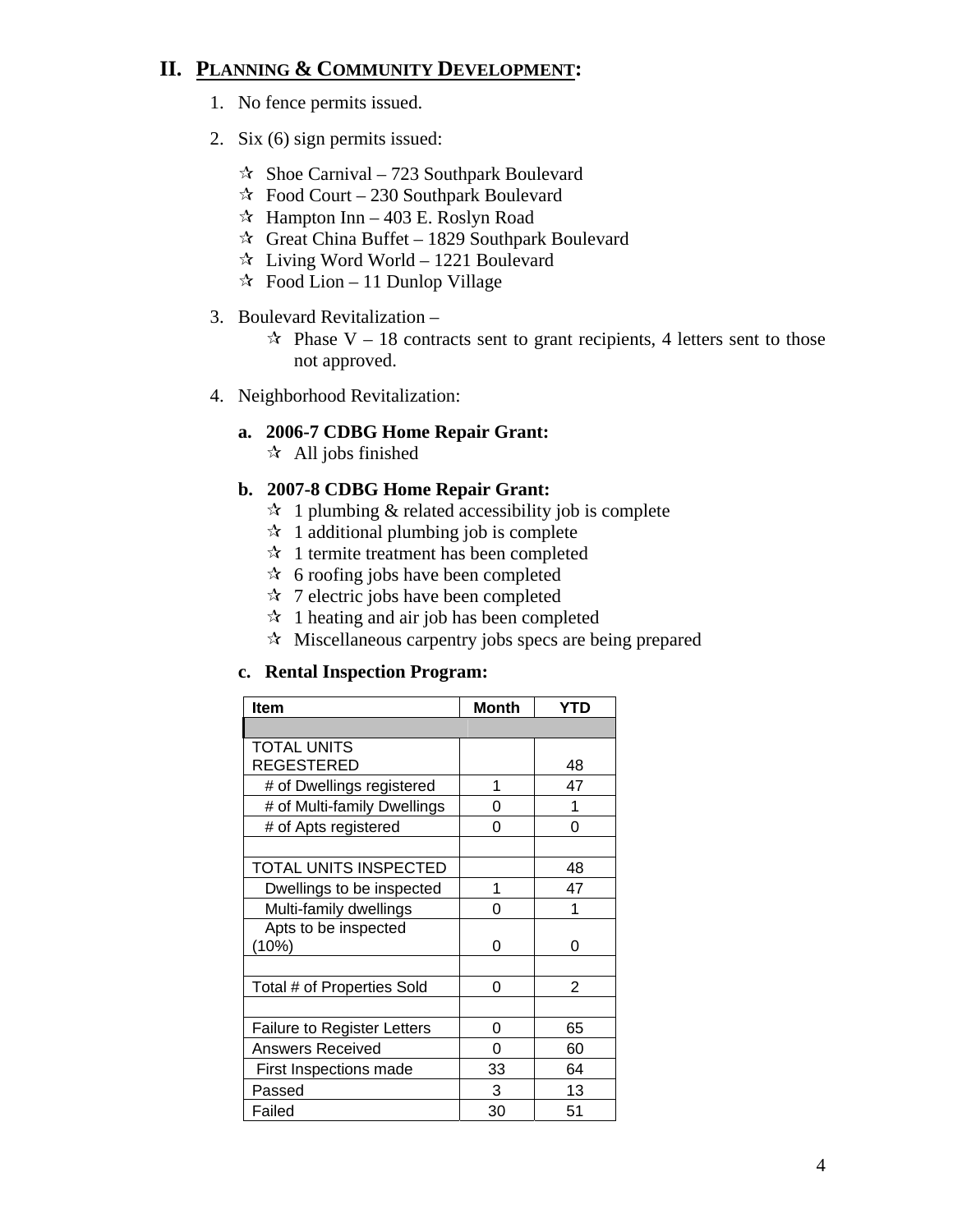# **II. PLANNING & COMMUNITY DEVELOPMENT** (CONTINUED)**:**

| <b>Item</b>                 | <b>Month</b> | <b>YTD</b> |
|-----------------------------|--------------|------------|
|                             |              |            |
| Second Inspection           | 5            | 42         |
| Passed                      | 5            | 40         |
| Failed                      | 0            | 2          |
|                             |              |            |
| Third Inspection            | 0            | 0          |
| Passed                      | 0            | 0          |
| Failed                      | 0            | 0          |
|                             |              |            |
| Additional Inspections      | 0            | 0          |
| Passed                      | 0            | 0          |
| Failed                      | 0            | 0          |
|                             |              |            |
| Failure to schedule         | 0            | 0          |
| by owners                   |              |            |
|                             |              |            |
| <b>Total Fees Collected</b> |              |            |
| Reinspection                | \$0.00       | \$0.00     |
| Late Registration           | \$350.00     | \$1250.00  |
|                             |              |            |
| 4 year Certificates Issued  |              |            |
| <b>Dwellings</b>            | 5            | 50         |
|                             |              |            |
| Apartments                  |              |            |
| (no of units certified)     | 0            | 0          |

# **c. Rental Inspection Program** (Continued)**:**

### 5. Zoning/ Property Maintenance complaints investigated-

### **a. Property Maintenance**

|                     | <b>Month</b>   | YTD |
|---------------------|----------------|-----|
| Total inspections   | 35             | 88  |
| <b>Violations</b>   | 31             | 78  |
| Violations resolved | 15             | 49  |
| b. Zoning           |                |     |
|                     | <b>Month</b>   | YTD |
| Total inspections   | 5              | 33  |
| Violations          | 5              | 33  |
| Violations resolved | $\overline{2}$ | 22  |
| c. Building Code    |                |     |
|                     | <b>Month</b>   | YTD |
| Total inspections   | 0              |     |
| Violations          |                |     |
| Violations resolved |                |     |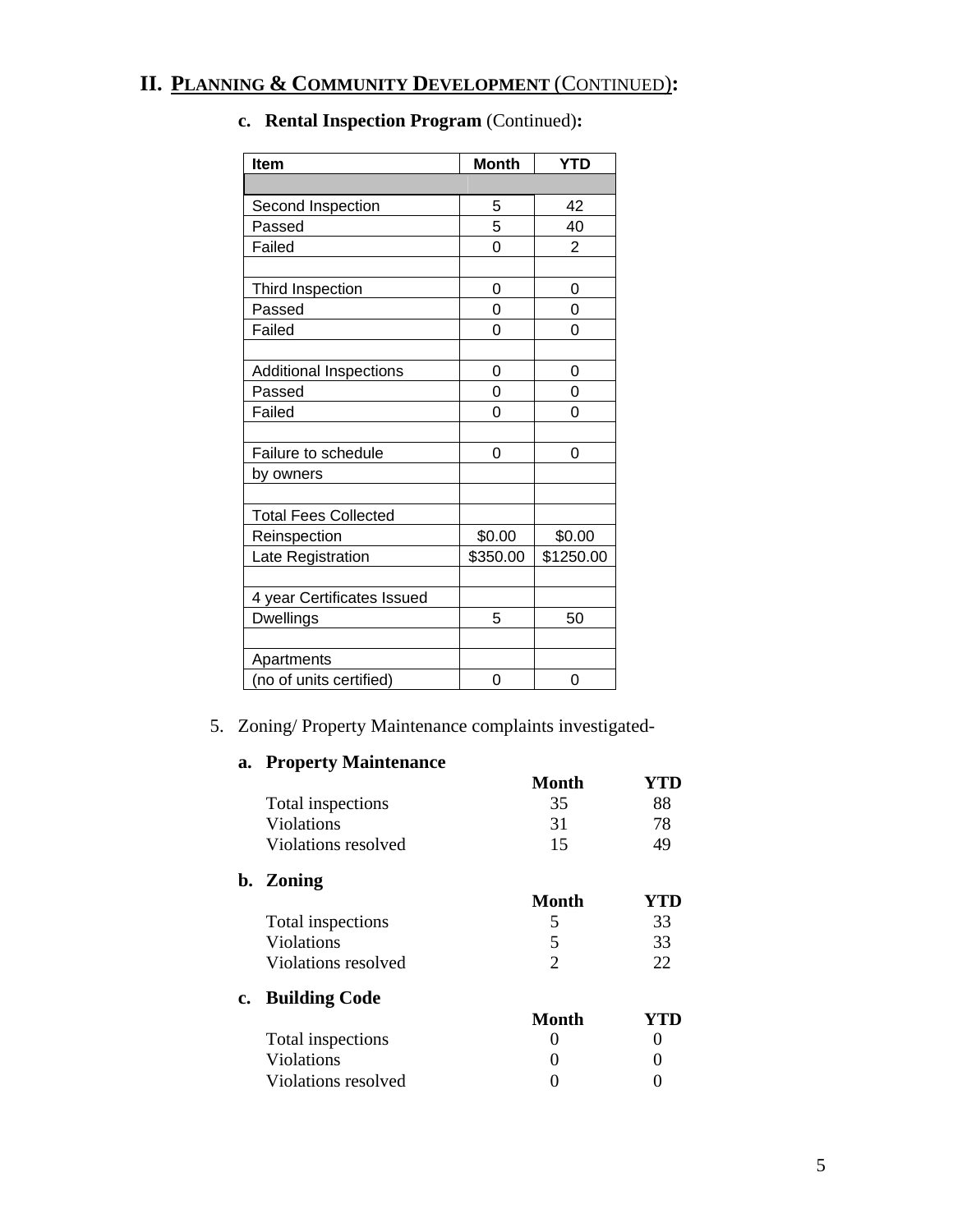# **II. PLANNING & COMMUNITY DEVELOPMENT** (CONTINUED)**:**

|    | d. Other                                   |                   |          |
|----|--------------------------------------------|-------------------|----------|
|    |                                            | <b>Month</b>      | YTD      |
|    | Total inspections                          | 0                 | 0        |
|    | Violations                                 | $\mathbf{\Omega}$ | $\theta$ |
|    | Violations resolved                        | $\mathbf{\Omega}$ | $\Omega$ |
| e. | <b>Inoperable Motor Vehicle Complaints</b> |                   |          |
|    |                                            | <b>Month</b>      | YTD      |
|    | Total inspections                          | 8                 | 34       |
|    | Violations                                 | 7                 | 29       |
|    | Violations resolved                        | 4                 | 22       |
| f. | <b>Tall Grass</b>                          |                   |          |
|    |                                            | <b>Month</b>      | YTD      |
|    | Total inspections                          | 0                 | $\theta$ |
|    | Violations                                 | 0                 | 0        |
|    | Violations resolved                        | 0                 | 0        |
| g. | <b>Sign Ordinance</b>                      |                   |          |
|    |                                            | <b>Month</b>      | YTD      |
|    | Total inspections                          | 24                | 25       |
|    | <b>Violations</b>                          | 24                | 24       |
|    | Violations resolved                        | 4                 | 4        |
|    |                                            |                   |          |

# **The following are highlight activities for the Building Inspections Division:**

|     |                                                      | Month     |             |
|-----|------------------------------------------------------|-----------|-------------|
|     | <b>Existing Housing and Maintenance Inspections</b>  |           | 6           |
| 2.  | New Construction Inspections                         | 368       | 862         |
| 3.  | <b>Permits for New Residences</b>                    |           |             |
| 4.  | <b>Estimated Cost for Permits for New Residences</b> | \$185,000 | \$1,020,000 |
| 5.  | Permits for Commercial Construction                  |           | 19          |
| 6.  | <b>Estimated Cost for Commercial Permits</b>         | \$137,500 | \$3,671,438 |
| 7.  | <b>Plumbing Permits Issued</b>                       | 15        | 42          |
| 8.  | <b>Electrical Permits Issued</b>                     | 20        | 57          |
| 9.  | <b>Mechanical Permits Issued</b>                     | 13        | 42          |
| 10. | Swimming Pool Permits Issued                         | 2         |             |
| 11. | <b>Inoperative Vehicles Towed</b>                    |           |             |
|     | 12. Letters on Water Cutoff                          |           |             |
|     |                                                      |           |             |

# **III. POLICE DEPARTMENT:**

- $\checkmark$  We are excited to report the hiring of two more certified officers. Officer Daniel Vilardo comes to us from the Richmond Police Department. Officer LaKeisha Givens formerly served with the Chesterfield County Police Department. Both are experienced, qualified officers. Once they receive their field training, these new hires will be serving on the streets of Colonial Heights. Our commanders continue to make training and reassignments a priority.
- $\checkmark$  Capt. Wayne Newsome, commander of this division, reports that he has administered applicant testing to three (3) certified officers in the hopes of finding the most qualified for hiring.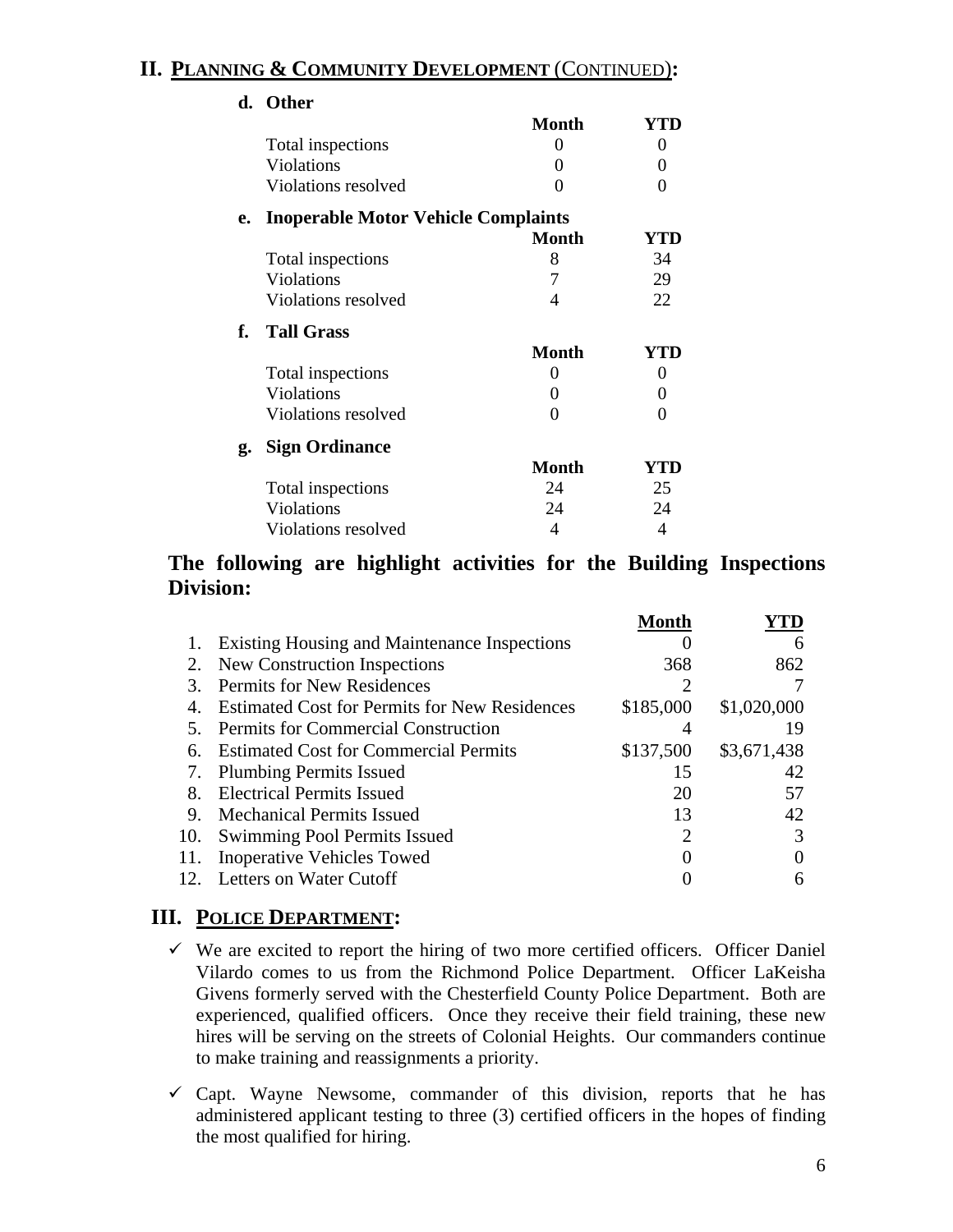# **III. POLICE DEPARTMENT** (CONTINUED)**:**

- $\checkmark$  The Second Basic Sentinel Training Course concluded in March, with eight (8) participants graduating and beginning field training in April.
- 9 **D.A.R.E.** Officer Sophie Benkendorf met with residents of Sherwood Hills concerning the development of a *Neighborhood Watch* in that subdivision. This was in response to one family who wrote to the Progress-Index voicing their concerns for community safety in this area.
- 9 Our **Records Division** processed 242 arrest reports, 27 Animal Control reports, 56 field interviews, 254 incident reports, 538 pawned properties, and 1,068 traffic summonses, along with a variety of other reports, totaling 2,600 reports.
- 9 Both of our **School Resource Officers** Renee Walters and Derek Pattison responded, along with several other patrol units, to a major disturbance call at Petersburg High School.
- $\checkmark$  Our volunteer **Sentinels** contributed a total of 88.5 hours during the month of March, performing duties as assigned in the fields of administration, classes and special events. They also made a generous donation of nearly \$2,000.00 for the purchase of a computerized "Smart Board" for use in our Community Training Room.
- $\checkmark$  Detective Stephanie Early and Detective Bill Moore interviewed suspects involved in the attempted armed robbery at Expressions Jewelry in March, at which time they obtained confessions to 10 other armed robberies in many of the surrounding jurisdictions.
- $\checkmark$  During the month of March, a total of 1,048 traffic summonses were issued and 719 warnings were given by the Patrol Division officers. A total of 44 felony charges and 104 misdemeanor charges were also executed during the month of March. A total of 112 parking citations, 32 DUI arrests, and 36 drug arrests were initiated. Officer investigated 73 crashes during the month. And, a total of 196 new cases were assigned to Patrol officers for investigation, and 139 cases have been cleared, or 78%. The detectives were assigned a total of 16 new cases for investigation and, of those, 10 cases, or 63%, have been cleared.
- $\checkmark$  Forty-six (46) vehicles throughout the City were tagged as "inoperative".
- $\checkmark$  Officer Karr also located and arrested the operator of a vehicle for destroying the baseball field at the middle school.
- $\checkmark$  Our efforts with the *Click It or Ticket* campaign netted 135 traffic summonses.
- $\checkmark$  Animal Control impounded 24 dogs and 12 cats during the month of March. Twelve (12) dogs and one (1) cat were returned to their owners, while seven (7) dogs and four (4) cats were adopted out. Three (3) dogs and six (6) cats were surrendered by their owners to the shelter. Animal Control investigated two (2) cat bites; no dog bites were reported. By the end of March, Animal Control had investigated a total of 255 complaints and taken in \$392.00 in fees.
- $\checkmark$  Auxiliary officers donated a total of 451.1 hours of duty throughout the month of March. Volunteer officers provided some greatly appreciated assistance with dances, traffic details, a two-day softball tournament, the Roadrunner race, a veterans walk down the Boulevard sponsored by the American Legion, and several ride-alongs.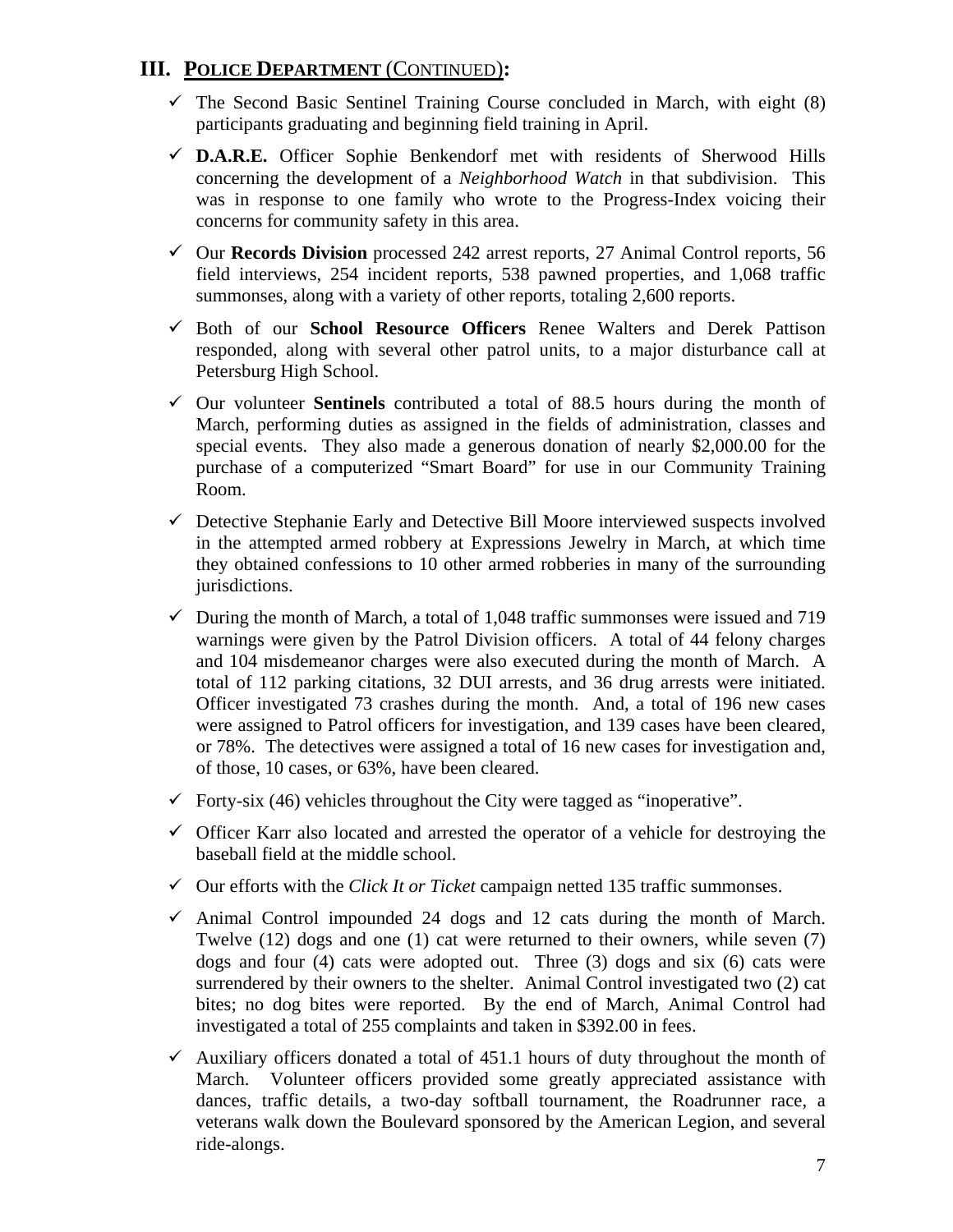| <b>Crime</b>               | <b>March 2007</b>                | <b>March 2008</b>               | <b>Percentage of</b><br><b>Increase/Decrease</b> |
|----------------------------|----------------------------------|---------------------------------|--------------------------------------------------|
| Calls for services         | 3,943                            | 4,194                           | 6.37%                                            |
| <b>Aggravated Assaults</b> | 0                                | 1                               | 100.00%                                          |
| <b>Simple Assaults</b>     | 19                               | 10                              | $-47.37%$                                        |
| <b>Burglaries</b>          | 3                                | 7                               | 133.33%                                          |
| Larceny                    | 58                               | 62                              | 6.90%                                            |
| Robberies                  | 4                                | 1                               | $-75.00\%$                                       |
| Motor Vehicle thefts       | 4                                | 4                               | $0.00\%$                                         |
| Arson                      | $\overline{c}$                   | $\Omega$                        | $-200.00\%$                                      |
| Shoplifting arrests        | 22                               | 38                              | 72.73%                                           |
| <b>DUI</b> arrests         | 21                               | 28                              | 33.33%                                           |
| All criminal arrests       | 199                              | 239                             | 20.10%                                           |
|                            |                                  |                                 |                                                  |
|                            | <b>PART I (Serious) OFFENSES</b> |                                 |                                                  |
| <b>March 2008</b>          | <b>Number</b><br>Reported        | <b>Number</b><br><b>Cleared</b> | <b>Percentage</b><br><b>Cleared</b>              |
|                            | 85                               | 49                              | 57.65%                                           |

# **III. POLICE DEPARTMENT** (CONTINUED)**:**

# **IV. FIRE & EMS DEPARTMENT:**

## FIRE DIVISION: TOTAL FIRE TYPE CALLS: 105

# *Call Descriptions: No: Call Descriptions: No:* Alarm System Activation 12 Cover Assignment Calls 2 Alarm System Malfunctions 4 Dispatched then Cancelled Calls 7 Assist Invalid Call 1 Electrical Equipment Problems 3 Assist Police Call 1 Good Intent Calls 8 Authorized Controlled Burn 1 Oil/Other Combustible Liquid Spill 1 Bomb Scare/No Bomb 1 Power Lines Down 4 Brush Fires 2 2 Building/Structure Collapse 2 Public Service Assistance Calls 19 Building/Structure Fire 1 Refrigerator Leak 1 Chemical Hazard 1 Short Circuit (wiring) Calls 4 Chemical/Other Leak 3 Smoke Detector Installations 2 Child Safety Seat Installations 13 Smoke Scare/Odor Removal 2 Cooking Fire 1 Vehicle Fires 2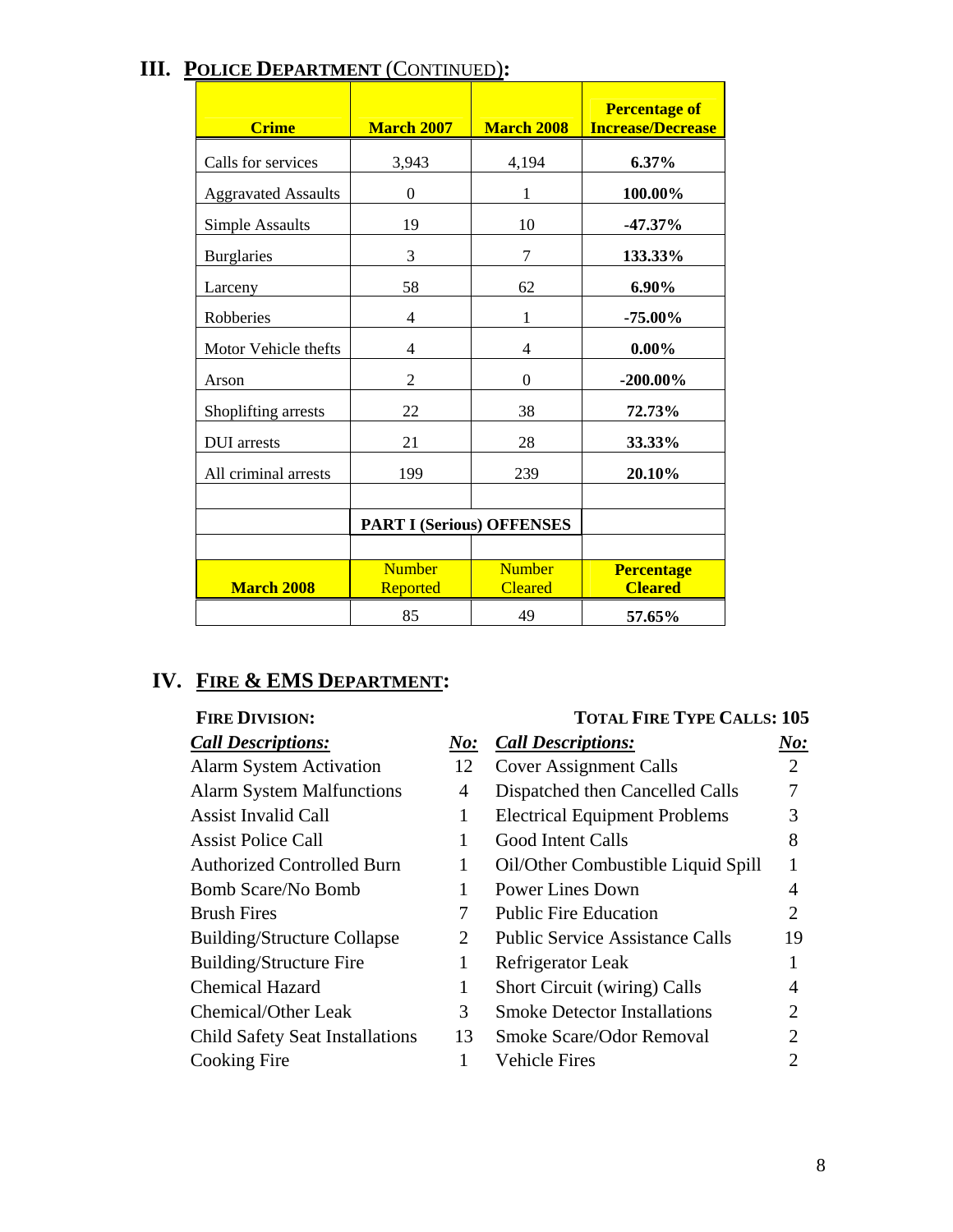# **IV. FIRE & EMS DEPARTMENT** (CONTINUED)**:**

| <b>Mutual Aid Given:</b>         | $N$ o:         | <b>Mutual Aid Received</b> | <u>No:</u>                  |
|----------------------------------|----------------|----------------------------|-----------------------------|
| Chesterfield                     |                | Chesterfield               | $\mathcal{D}_{\mathcal{L}}$ |
| Chesterfield - EMS 1st Responder | $\overline{A}$ | Fort Lee                   | 2                           |
| Petersburg                       |                | Hopewell                   | $\mathcal{D}$               |
| Prince George                    |                | Petersburg                 | 4                           |
|                                  |                | Prince George              | ◠                           |

~A fire unit arrived on-scene in 6 minutes or less from the time of dispatch on 85% of all calls received during the month~

| <b>EMS DIVISION:</b>                 |     |      | <b>TOTAL EMS PATIENTS: 294</b>         |                |
|--------------------------------------|-----|------|----------------------------------------|----------------|
| <b>Call Descriptions:</b>            |     | N o: | <b>Call Descriptions:</b>              | N o:           |
| <b>Abdominal Pains</b>               |     | 10   | <b>Motor Vehicle Accidents</b>         | 23             |
| <b>Allergic Reactions</b>            |     | 1    | MVA/Pedestrian                         | 1              |
| Altered Level of Consciousness Calls |     |      | OB/GYN                                 |                |
| Assaults                             |     | 8    | Other Injury/Medical Calls             | 116            |
| Cardiac Arrest                       |     | 1    | Overdose Calls                         | 3              |
| <b>Chest Pains</b>                   |     | 34   | <b>Public Service Calls</b>            | 4              |
| <b>Difficulty Breathing</b>          |     | 36   | <b>Strokes</b>                         | $\overline{4}$ |
| Falls                                |     | 24   | <b>Trauma Patients</b>                 |                |
| <b>Fire Standby Calls</b>            |     | 11   | <b>Unresponsive Patients</b>           | 15             |
| <b>Mutual Aid Given:</b>             | No: |      | <b>Mutual Aid Received</b><br>$N\!o$ : |                |
| Chesterfield                         | 1   |      | Chesterfield                           |                |
| Dinwiddie                            | 1   |      | 2<br>Petersburg                        |                |
| Hopewell                             | 3   |      |                                        |                |

~Patient contact was established in 8 minutes or less from the time of dispatch on 83% of all calls received during the month~

| <b>Training Division</b>  |          |
|---------------------------|----------|
| Number of Classes Taught: | 24       |
| Attendees:                | 197      |
| Man Hours                 | 1,000.50 |

# **V. FINANCE DEPARTMENT:**

Petersburg 8 Prince George 3

| • Checks processed: General Fund | 332   |
|----------------------------------|-------|
| Payroll Checks                   | 643.  |
| Other                            | 90    |
| Total                            | 1,065 |

Six alarm citations were processed during March.

• **Purchasing -** 224 total purchase orders were completed with 129 being processed by the purchasing and 95 departmental purchases being reviewed as compared to 285 being completed for the same period in 2007.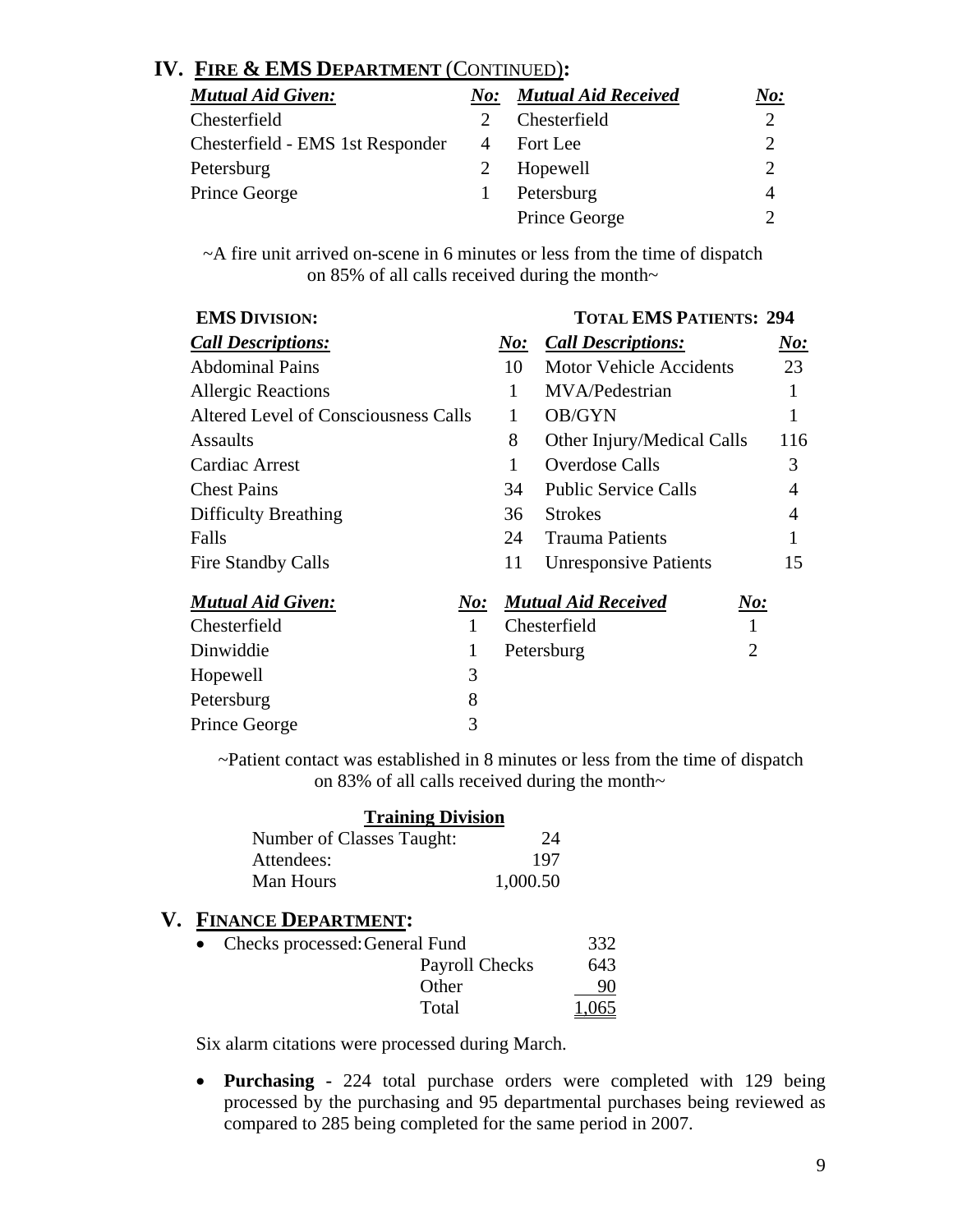# **V. FINANCE DEPARTMENT** (CONTINUED)**:**

| <b>Proposal/Bid</b>                           | <b>Published</b> | <b>Opens/Opened</b> |
|-----------------------------------------------|------------------|---------------------|
| <b>Rewriting of Emergency Operations Plan</b> | 2/21/2008        | 3/14/2008           |
| Community Building Architectural Serv.        | 2/21/2008        | 3/6/2008            |
| Fire Department Ceiling                       | 2/29/2008        | 3/19/2008           |

Telephone consultant received current billing information.

Contract finalized for citizen request management system.

Working on Quotes for installing AC system in computer server rooms.

Working on camera security system upgrade at Courthouse.

 Working with Fleet Maintenance to clear Public Works complex of 14 surplus vehicles. Working on quotes for painting and sealing of fire bay flooring in the Public Safety Building

Contacted GovDeals concerning listing of City surplus on their website.

Brick and sign portion of Welcome sign is complete.

With upcoming hurricane season coming, weekly tests of emergency generator at Middle School was requested.

#### **Bids/RFPs Pending:**

Waiting on contract documents from vendor:

Clock Tower

Government Center & Boulevard Enhancements

- **Risk** 
	- **General** Resident reported sewer backup in their house. Claim for \$818 is being investigated by VML.
	- **Auto** Public Works vehicle struck & broke parked vehicles mirror at a repair cost of \$250.
	- **Property** Flower bed on Royal Oak was vandalized with replacement cost estimated to be less than \$250.
- **Utility Billing** During March:
	- $\blacksquare$  Bi-monthly Utility Bills Sent 3,662
	- $\blacksquare$  Delinquent Notices Sent 613
	- Delinquent Notices Percentage  $-17.8\%$
	- Services cut off for nonpayment  $-47$

 $\triangleright$  Reduced number due to later cut-off date.

## **VI. HUMAN RESOURCES DEPARTMENT:**

#### • **Advertisements**

| Department      | Position                      |
|-----------------|-------------------------------|
| Police          | Police Officer (Certified)    |
| Police          | <b>Police Officer Recruit</b> |
| Police          | Animal Control Officer        |
| Office on Youth | Mentor/Tutor (Part-time)      |

## • **Applications & Testing**

Total applications received for each of the following position recruitments:

| Police Officer (Certified)    |    |
|-------------------------------|----|
| <b>Police Officer Recruit</b> | 25 |
| Animal Control Officer        | 33 |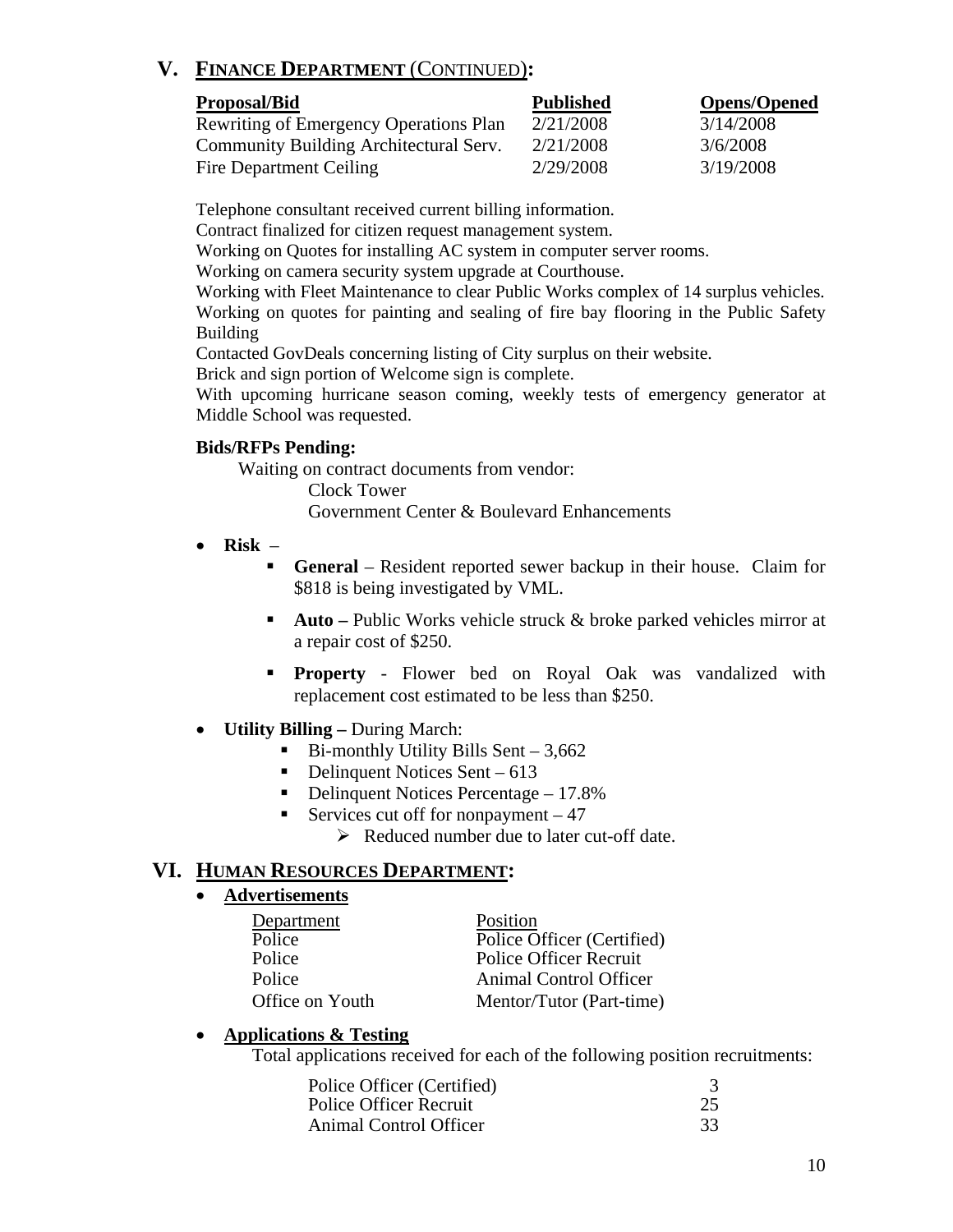# **VI. HUMAN RESOURCES DEPARTMENT** (CONTINUED)**:**

The following employee orientation and exit interview sessions were held in March 2008:

#### *Orientation*

 Davion Richards – Mentor/Tutor (Part-time) Daniel Vilardo – Police Officer (Certified) Harold Caples – Assistant Director of Public Works – Engineering

#### *Exit Interview*

Melissa Chartier – Animal Control Officer

- $\mathcal{R}$  The first Human Resources Liaison group meeting was held on March 7, 2008. The meeting was used to review and discuss Human Resources and Payroll policies and procedures, as well as provide a live demonstration of various Intranet resources.
- $\mathcal{R}$  The annual Employee Hockey Game Night was held at the Richmond Coliseum on March 14, 2008. The total number of tickets requested by employees was (213).

#### • **Workers Compensation**

The following employee(s) filed a workers' compensation report during the month of March 2008:

| Date       | <b>Department</b> | <b>Description of Injury</b>                        |
|------------|-------------------|-----------------------------------------------------|
| 03-08-08   | Fire              | Slipped and feel into glass panel of bay door.      |
| $03-14-08$ | <b>Sheriff</b>    | Twisted right ankle in eroded crack in parking lot. |

# **VII. INFORMATION TECHNOLOGY DEPARTMENT:**

- $\hat{x}$  The City's web site had 45,210 visits in the month of March with 75,509 page views, including 2,594 visits to the City job listings page. The top five pages visited after the home page were: Job Listings, Citizens Online Help Desk, Library, Real Estate Assessment Search, and Police.
- $\mathcal{A}$  A web site is in development for the Colonial Heights Appomattox River Trails System (C.H.A.R.T.S.), with a domain established at www.colonialheightstrails.org.
- $\star$  City Departments are compiling FAQs and Service Request requirements for the upcoming online Citizens Request Management System. Employee training for the system will take place in May and the target "go live" date is June 2, 2008.

# **VIII. LIBRARY:**

- $\approx$  The library staff circulated 27,855 titles in March.
- $\approx$  63 children attended the library's story hour program.
- $\approx$  The public computer center was used 2,239 times.
- $\approx$  179 residents registered for new library cards, and an average of 577 residents used the library each day.
- $\mathcal{R}$  The library's meeting rooms were used 109 times.
- $\approx$  2,707 residents visited the Colonial Heights Virtual Library to retrieve 546 articles from their homes and offices.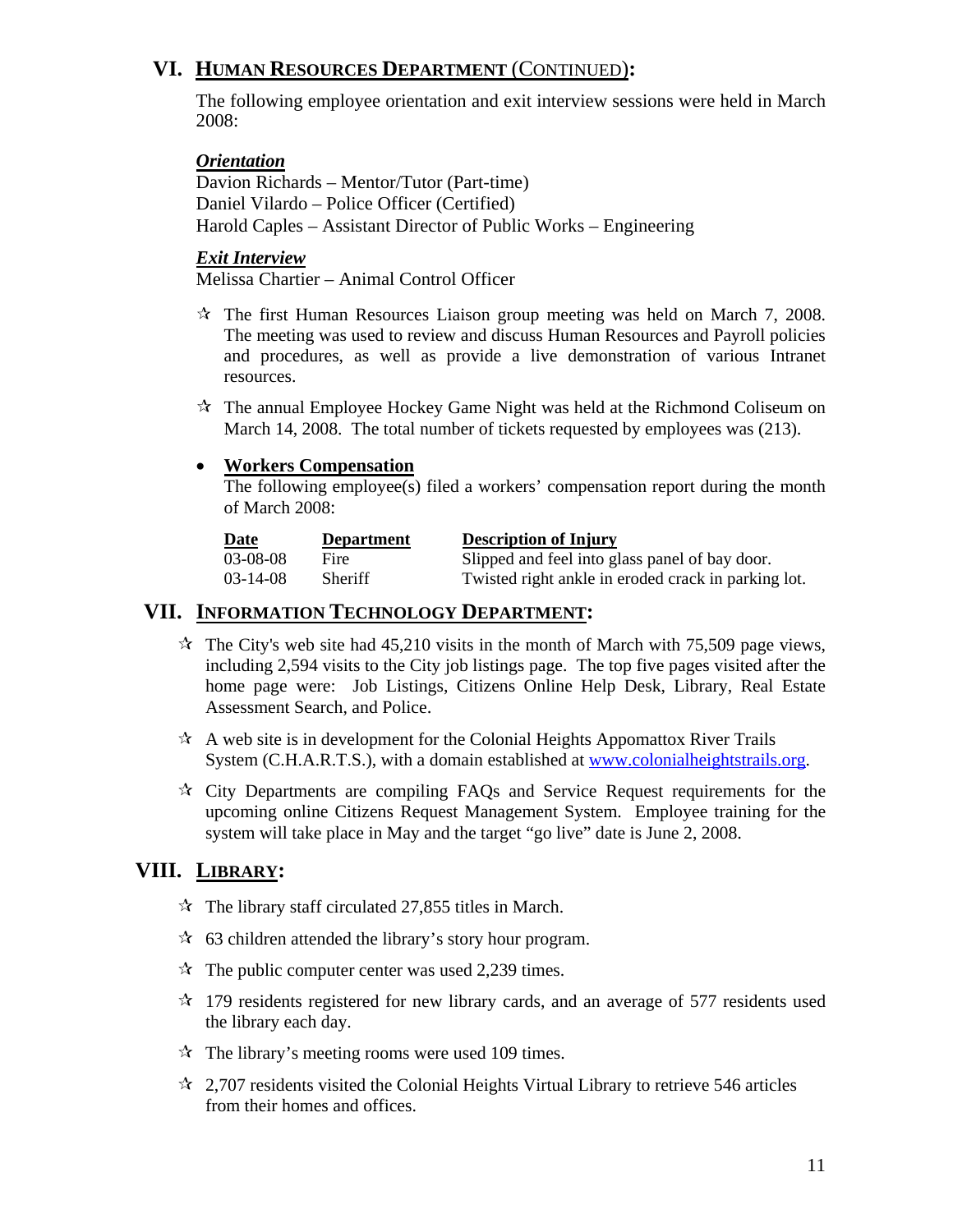# **IX. RECREATION & PARKS:**

| <b>RECREATION</b>                          |              |          |  |  |
|--------------------------------------------|--------------|----------|--|--|
| <b>ACTIVITIES</b>                          | 2008         | 2007     |  |  |
| <b>ADULT SOFTBALL</b>                      | Registration | 26 teams |  |  |
| <b>AEROBICS</b>                            | n/a          | 10       |  |  |
| AMERICAN LEAGUE AGES 11-12                 | 57           | 62       |  |  |
| APPOMATTOX TRAVEL-AGES 15-17               | 16           | 29       |  |  |
| <b>BELLY DANCE</b>                         | 30           | 11       |  |  |
| <b>CARDIO KICK BOXING EVENING</b>          | 36           | 14       |  |  |
| <b>CHMS FUNDAY</b>                         | 119          | N/A      |  |  |
| <b>COMMUNITY BUILDING ATTENDANCE</b>       | 930          | 1365     |  |  |
| <b>COMMUNITY BUILDING RESERVATIONS</b>     | 25           | 30       |  |  |
| <b>EASTER EGG COLORING CONTEST</b>         | 65           | 52       |  |  |
| <b>EASTER EGG HUNT</b>                     | 269          | 165      |  |  |
| FAST PITCH SOFTBALL GIRLS TRAVEL           | 4            | 10       |  |  |
| <b>INSTRUCTIONAL BOYS AND GIRLS 4-5</b>    | 40           | 54       |  |  |
| <b>JR. OLYMPICS SOCCER</b>                 | 13           | N/A      |  |  |
| <b>JUNIOR SOFTBALL AGES 11-13 GIRLS</b>    | 50           | 52       |  |  |
| <b>KARAOKE</b>                             | N/A          | 42       |  |  |
| MINOR LEAGUE AGES 9-10                     | 71           | 90       |  |  |
| <b>NATIONAL LEAGUE -- AGES 13-15</b>       | 52           | 61       |  |  |
| NATIONAL YOUTH SPORT COACHES-CERTIFICATION | N/A          | 27       |  |  |
| NIGHT EASTER EGG HUNT                      | 49           | 52       |  |  |
| <b>PARK ATTENDANCE</b>                     | 634          | 550      |  |  |
| <b>PARK RESERVATIONS</b>                   | 17           | 13       |  |  |
| PEE WEE SOFTBALL--AGES 9-10 GIRLS          | 34           | 46       |  |  |
| ROOKIE LEAGUE BOY AND GIRLS 6-8            | 98           | 91       |  |  |
| <b>SKATEBOARD PARK</b>                     | 222          | 376      |  |  |
| SPRING BREAK- MOVIES TEENS                 | 22           | N/A      |  |  |
| <b>SPRING BREAK-BOWLING TEENS</b>          | 22           | N/A      |  |  |
| SPRING BREAK-CHILDREN'S MUSEUM TEENS       | 13           | N/A      |  |  |
| SPRING BREAK-ICE SKATING TEENS             | 21           | N/A      |  |  |
| SPRING BREAK-LASER TAGS TEENS              | 24           | N/A      |  |  |
| <b>SR. CITIZEN ATTENDANCE</b>              | 2296         | 2092     |  |  |
| SR. CITIZEN HOME DELIVERED MEALS           | 150          | 150      |  |  |
| <b>SR. CITIZEN VAN MILEAGE</b>             | 4131         | 3520     |  |  |
| SR. CITIZEN VAN PASSENGERS                 | 567          | 831      |  |  |
| SR. CITIZEN VOLUNTEER HOURS                | 26           | 0        |  |  |
| SR. CITIZENS MEALS AT CENTER               | 0            | 0        |  |  |
| T-BALL BOYS AND GIRLS 6-7                  | 65           | 52       |  |  |
| <b>TEEN DANCE</b>                          | 103          | 93       |  |  |
| <b>VIOLET BANK MUSEUM</b>                  | 328          | 163      |  |  |
| YOUTH COACHES CLINIC                       | 15           | N/A      |  |  |

| <b>SENIOR CITIZEN CENTER</b>  |      |      |  |  |
|-------------------------------|------|------|--|--|
| <b>Activities</b>             | 2008 | 2007 |  |  |
| AARP                          | 52   | 52   |  |  |
| <b>Advisory Board Meeting</b> | 6    |      |  |  |
| American Music Trip           | 36   | n/a  |  |  |
| Bingo in Center               | 56   | 52   |  |  |
| <b>Bowling</b>                | 325  | 256  |  |  |
| <b>Classic Country</b>        | 85   | n/a  |  |  |
| Club Meeting                  | 168  | 198  |  |  |
| Crochet & Knitting            | 58   | 32   |  |  |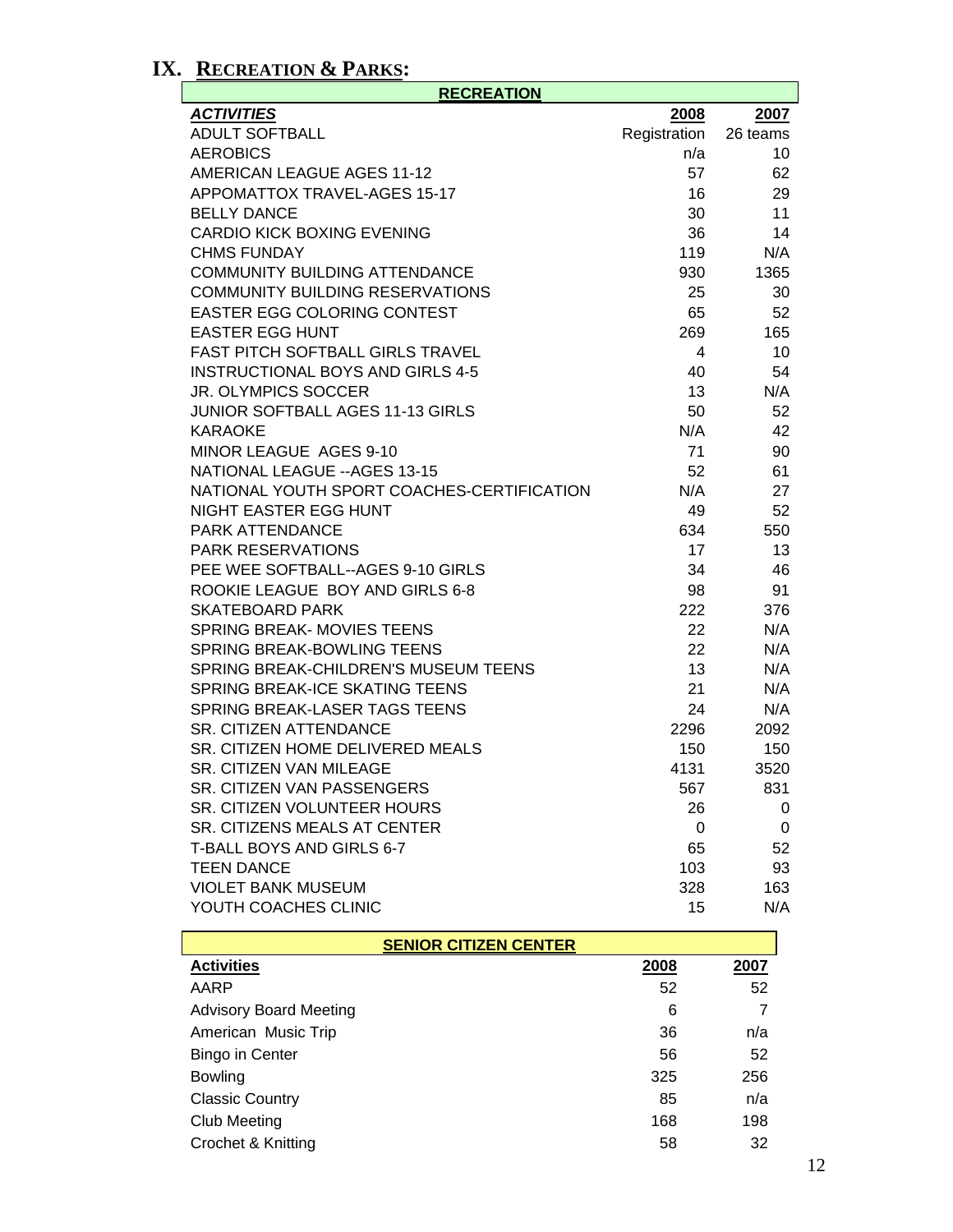| <b>SENIOR CITIZEN CENTER (Continued)</b> |      |                |                  |                |      |
|------------------------------------------|------|----------------|------------------|----------------|------|
| <b>Activities</b>                        |      |                |                  | 2008           | 2007 |
| <b>Drawing Class</b>                     |      |                |                  | 6              | n/a  |
| <b>Floor Exercises</b>                   |      |                |                  | 117            | 110  |
| Gift Bag Class                           |      |                |                  | $\overline{7}$ | n/a  |
| <b>Golfers Board Meeting</b>             |      |                |                  | 12             | 12   |
| <b>Golfers Meeting</b>                   |      |                |                  | 124            | 118  |
| <b>Line Dance Class</b>                  |      |                |                  | 52             | 78   |
| Lunch Out & From the Heart               |      |                |                  | 8              | 7    |
| <b>Movies</b>                            |      |                |                  | 13             | 5    |
| <b>Painters Group</b>                    |      |                |                  | 32             | 4    |
| Party Bridge                             |      |                |                  | 128            | 198  |
| <b>Sandwich Social</b>                   |      |                |                  | 35             | 22   |
| <b>Sandwich Social Guest Speaker</b>     |      |                |                  | 35             | n/a  |
| Sing A-Long                              |      |                |                  | 42             | 36   |
| Sing-a-long CH Health Care Center        |      |                |                  | 13             | 14   |
| <b>Sit Down Exercises</b>                |      |                |                  | 229            | 226  |
| Splash of Color Class                    |      |                |                  | 9              | 6    |
| <b>Strength Training Class</b>           |      |                |                  | 175            | 347  |
| Tai Chi                                  |      |                |                  | 49             | 18   |
| Tap Class Advance                        |      |                |                  | 61             | 87   |
| <b>Tap Dance Beginners</b>               |      |                |                  | 32             | 71   |
| Tap Dance Intermediate                   |      |                |                  | 126            | n/a  |
| <b>Taxes</b>                             |      |                |                  | 22             | 28   |
| <b>Tournament Bridge</b>                 |      |                |                  | 64             | 64   |
| <b>TRIAD Meeting</b>                     |      |                |                  | 35             | 27   |
| Watercolor                               |      |                |                  | 27             | 13   |
| Yoga                                     |      |                |                  | 57             | n/a  |
| <b>Meals</b>                             |      |                | <b>Donations</b> |                |      |
| <b>Home Del Meals</b>                    | 60   | 60             | \$45.00          |                |      |
| <b>Bags</b>                              | 30   | 30             |                  |                |      |
| <b>Breakfast Meals</b>                   | 60   | 60             |                  |                |      |
| <b>Site Meals</b>                        | 0    | $\overline{0}$ |                  |                |      |
| Total                                    | 150  | 150            |                  |                |      |
| <b>Transportation</b>                    |      |                |                  |                |      |
| <b>Total Miles</b>                       | 4131 | 3520           |                  |                |      |
| <b>Total Passengers</b>                  | 567  | 831            | <b>Donations</b> |                |      |
| <b>Volunteer Hours</b>                   | 26   | 0              | \$328.00         |                |      |
| Wheelchairs                              | 18   | 54             |                  |                |      |
|                                          |      |                |                  |                |      |

**IX. RECREATION & PARKS** (CONTINUED)**:** 

Crocheting Group made and donated 268 hats, afghans, and slippers from the Heart, Cares & RSVP.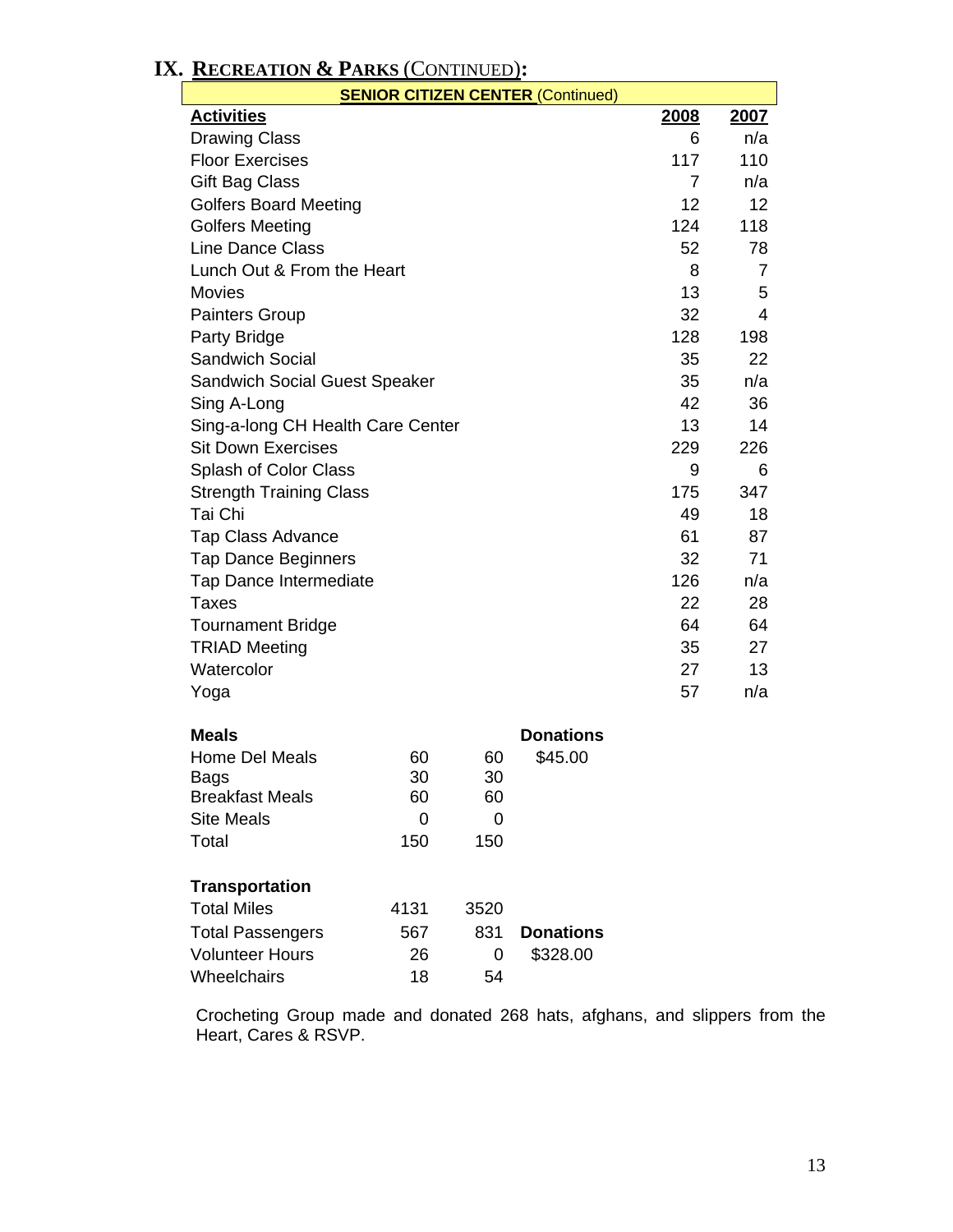# **IX. RECREATION & PARKS** (CONTINUED)**:**

#### **Violet Bank Museum**

|                      |     | 2008 2007 |
|----------------------|-----|-----------|
| Attendance           | 233 | 163       |
| Out Reach Program 95 |     | n/a       |

- Displayed at Southside Virginia Heritage Days.
- $\star$  Displayed at VSU School of Agriculture Colonial Wool Processing.
- $\mathcal{R}$  Fabricated two small exhibit cases.
- $\mathcal{R}$  Worked on exhibits and plaster work.

#### **Parks, Buildings and Grounds**

- Turned on water at White Bank Park, Lakeview Park, Ft Clifton Park, High School concession stand.
- Lakeview softball concession stand, Soccer Complex concession stand, A-field, Bfield, Civic field, and Shepherd Stadium.
- Cleaned and prepared bathrooms at White Bank Park, Lakeview Park, Ft. Clifton Park, High School concession stand, Lakeview softball concession stand and Soccer Complex concession stand. Opened bathrooms to the public.
- $\mathcal{R}$  Prepared Shepherd Stadium field, Civic field, High School baseball field, Middle School baseball field.
- $\mathbf{\hat{x}}$  Middle School softball field daily for spring High School sports.
- $\mathcal{R}$  Nail drag all baseball and softball fields as needed.
- $\mathcal{R}$  Provided workforce and Kubota tractor for Archer Ave Spring cleanup.
- Blew and removed leaves at White Bank Park and Lakeview Park.
- $\mathcal{R}$  Cleaned parks (everyday), park restrooms, around ball fields and ball field restrooms (as needed).
- $\mathcal{R}$  Picked up trash around Municipal Building complexes (daily).
- Cleaned debris off roofs at Lakeview Park restrooms, Pavilion #2, and bandstand at Ft Clifton. Checked roofs of all buildings and pavilions at all parks.
- $\mathcal{R}$  Moved old railroad ties from along walking paths at White Bank Park. Filled in along walking paths with dirt.
- $\mathcal{R}$  Cut grass as needed at Ft. Clifton, Lakeview Park, Library, Shuford Ave, Violet Bank, Fire Station #2, Public Safety Building, City Hall, Health Dept., War Memorial, School Board, and Courts Building.
- $\mathcal{R}$  Cut grass on ball fields and soccer fields as needed.
- $\mathcal{R}$  Cleaned debris off road and paths at Ft Clifton for Tri-City Road Runners event.
- $\mathcal{R}$  Built wall and installed door in meeting room at Public Safety Building. Installed sheet rock on new wall.
- $\mathcal{R}$  Mudded, sanded, and painted sheetrock on new wall.
- $\mathcal{R}$  Put up temporary outfield fence on Civic Field.
- $\mathcal{R}$  Remove old fence guard and installed new fence guard on Shepherd Stadium fence.
- Took Z-Master lawn mower to Conner's Small Engine to be repaired.
- $\mathcal{R}$  Install canopy tops on dugouts of Civic Field and B-Field.
- $\star$  Did spring cleaning of Shop. Moved winter equipment to old shop and metal shed behind Stadium.
- $\mathcal{R}$  Cleaned up old metal behind Stadium wall and hauled away.
- $\approx$  Removed leaf box off vehicle #530 and stored behind Stadium wall.
- $\mathcal{R}$  Reinstalled downspouts and gutters that had blown off of Fire Station #2.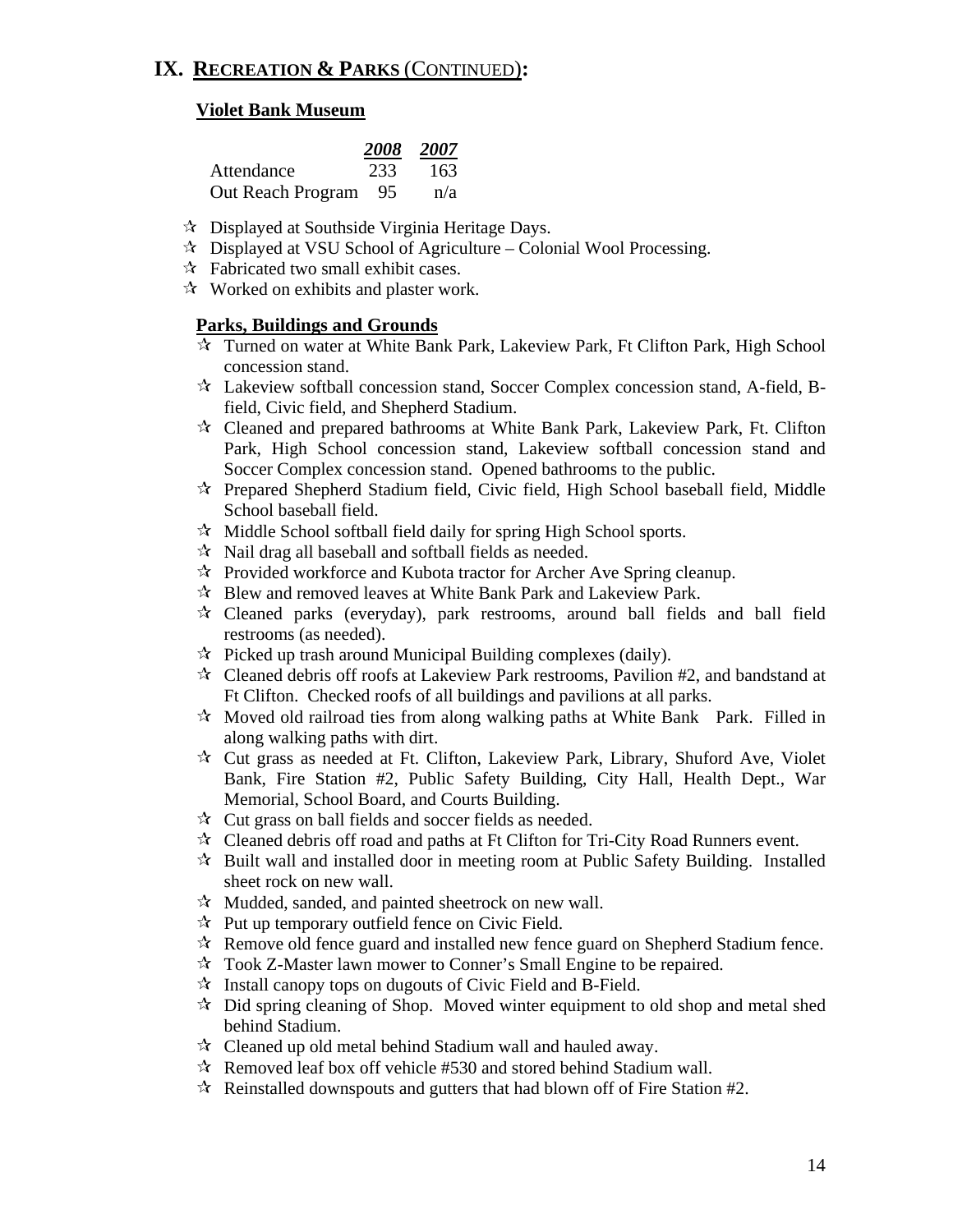# **IX. RECREATION & PARKS** (CONTINUED)**:**

# **Parks, Buildings and Grounds** (Continued)

- $\vec{x}$  Provide workforce to drag and line fields and to clean up bathrooms and around fields for baseball tournament the weekend of March 28th. (Shepherd Stadium, Civic Field, A-Field, and B-Field).
- Laid out soccer fields at Soccer Complex and at Football Stadium. Did initial painting of soccer fields at Soccer Complex and Football Stadium. Painted all soccer fields as needed.
- Moved all soccer goals into place at Soccer Complex and anchored down.
- $\mathcal{R}$  Moved bleachers in place at Soccer Complex.
- $\mathcal{R}$  Replaced straps on tennis nets at High School and Middle School.
- $\mathcal{R}$  Cut trees at Ft Clifton that had blown over in storm.
- $\mathcal{R}$  Replaced gatepost that was broken by tree that was blown over in storm.
- Loaded benches and trash cans and took to Soccer Complex.
- $\star$  Reattached windscreens on dugouts at B-Field, Civic Field, and Lakeview 1 & 2 softball fields.
- $\mathcal{R}$  Repaired dugout post at B-Field that was blown over by winds.
- $\mathcal{A}$  Hung backstop in batting cages at High School and behind Civic Field.
- $\mathcal{R}$  Put pads on light poles at Soccer Complex.
- $\mathcal{R}$  Painted picnic tables at White Bank Park.
- $\mathcal{R}$  Painted picnic tables at Ft Clifton Park.
- $\mathcal{R}$  Repaired swing at playground beside Senior Center.
- $\mathcal{R}$  Repaired fence on basketball court beside Senior Center.
- $\vec{x}$  Installed drinking fountains and turned water on to drinking fountains at High School baseball field and Lakeview softball fields.
- $\mathcal{R}$  Replaced water valve at A-Field.
- $\mathcal{R}$  Cut grass off Middle School Softball field.
- $\mathcal{A}$  Installed Tur-face on B-Field.
- $\mathcal{R}$  Repaired home plate and pitchers mound at Middle School Softball field.
- $\mathcal{R}$  Replace tines on drag for Sand-Pro.
- $\mathcal{R}$  Repaired mound and home plate area with mound clay.
- $\lambda$  Cleaned Shepherd Stadium before and after games and for tournaments.
- $\hat{x}$  Installed Tur-face and field material on Middle School baseball and softball field.
- $\mathcal{R}$  Painted numbers in outfield at Lakeview softball fields for memorial softball tournament.
- $\mathcal{R}$  Replace pitching mound rubbers at Middle School baseball field.
- $\mathcal{R}$  Installed and removed temporary fence in Shepherd Stadium for homerun hitting contest.
- $\forall$  Fixed flag at Lakeview Park.
- $\hat{x}$  Nail drag and fill in ruts and Middle School softball field due vandalism.
- $\mathcal{R}$  Took reel mower to Conner's to be repaired.
- $\approx$  Seeded B-field with fescue and rye grass seed.
- $\mathcal{R}$  Fertilized A-field, Civic field, Lakeview 1& 2, and Tussing Elementary ball fields.
- $\mathcal{R}$  Lowered City and State flags around City.
- $\mathcal{A}$  Used brush cutter to cut walking path along river.
- $\mathcal{R}$  Sprayed round-up on Stadium parking area, Stadium wall, Cucumber tree, soccer fields at Soccer Complex, and Civic field wall.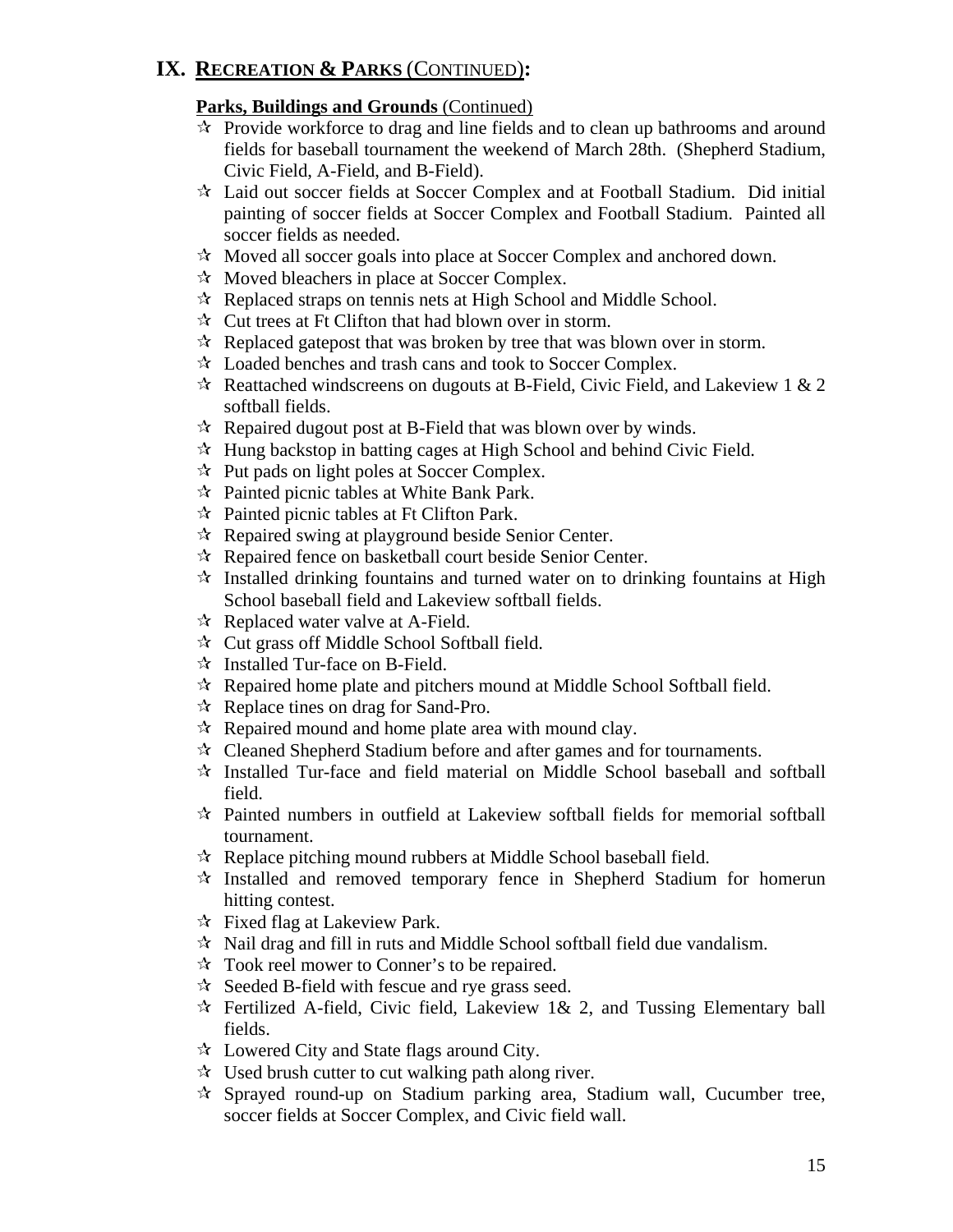# **X. OFFICE ON YOUTH & HUMAN SERVICES:**

- ¾ *Kids' After-School Program* continues to recruit students. Family dinner was held as well as student activities during spring break.
- ¾ *Youth Advisory Council* On March 7, 2008, four YAC members tutored students at Lakeview Elementary School. Seven members volunteered at the *Kassidy R. Hahn Memorial Tournament* on March 24 & 25. YAC also made a \$200 donation to the tournament. An officers' meeting was held on March 26 for the purpose of training.
- ¾ *Office on Youth* staff attended Inhalant Abuse Prevention Conference in Staunton. Staff continues to work to advance expansion of Teen/Senior Center with interviews of potential architectural firms.
- ¾ *Driver Bag Distribution* Driver Bags were distributed for 14 youth, who received their driver's license from the Juvenile Court Judge.
- ¾ *Life Skills* Three Life Skills/ Anger Management/Substance Abuse sessions were held for 7 youth.
- ¾ *Parenting Classes* –Two sessions of "Parenting with Love & Limits" was held for 8 parents and their teens.
- ¾ *Service Learning*  Fourteen youth were provided with work sites. Eighty-one hours of community service work was completed during March 2008.

# **XI. FLEET MAINTENANCE:**

| 2008 | # of Workorders | <b>Total</b> | <b>Sublet</b> | <b>Sublet Total</b> |
|------|-----------------|--------------|---------------|---------------------|
|      | 84              | \$14,523.48  | 4             | \$724.61            |
| 2007 | 89              | \$17,705.92  | x             | \$2,177.85          |

## **XII. PUBLIC WORKS & ENGINEERING** (CONTINUED)**:**

#### *Horticulture*

- $\circledast$  Mulched, fertilized, cut, pruned and weeded the following sites:
	- 2200 Center Ave. Mi Rodeo
	- Arlington Ave. Nichols
	- Ashby Ave. School Board
- 
- 

- 
- City Hall War Memorial • Jersey Mikes • White Bank Park
- $\circledast$  Worked with Office on Youth and Chesterfield Detention.
- **EXECUTE:** Assisted with clean up at Appamatuck Park on Archer Avenue.
- $\circledast$  Worked with contractor, designed sidewalk and border, picked up supplies, separated all blocks and oversaw completion of the Legacy Garden project.
- $\circledR$  Cleaned all sites of trash and debris twice a week.
- $\circled{$  Water new sites once a week.
- **Worked with James River Association.**
- **EXECUTE:** Planted 75 day Lilly's at Royal Oak Avenue site.
- $\circledR$  Ordered and built a bench for Violet Bank.
- $\circledast$  Wrote a landscape article for Floral Hill Neighborhood Association.
- $\circledR$  Removed 50 Nandinas and planted 50 Gardenias at City Hall site.
- 
- 
- 
-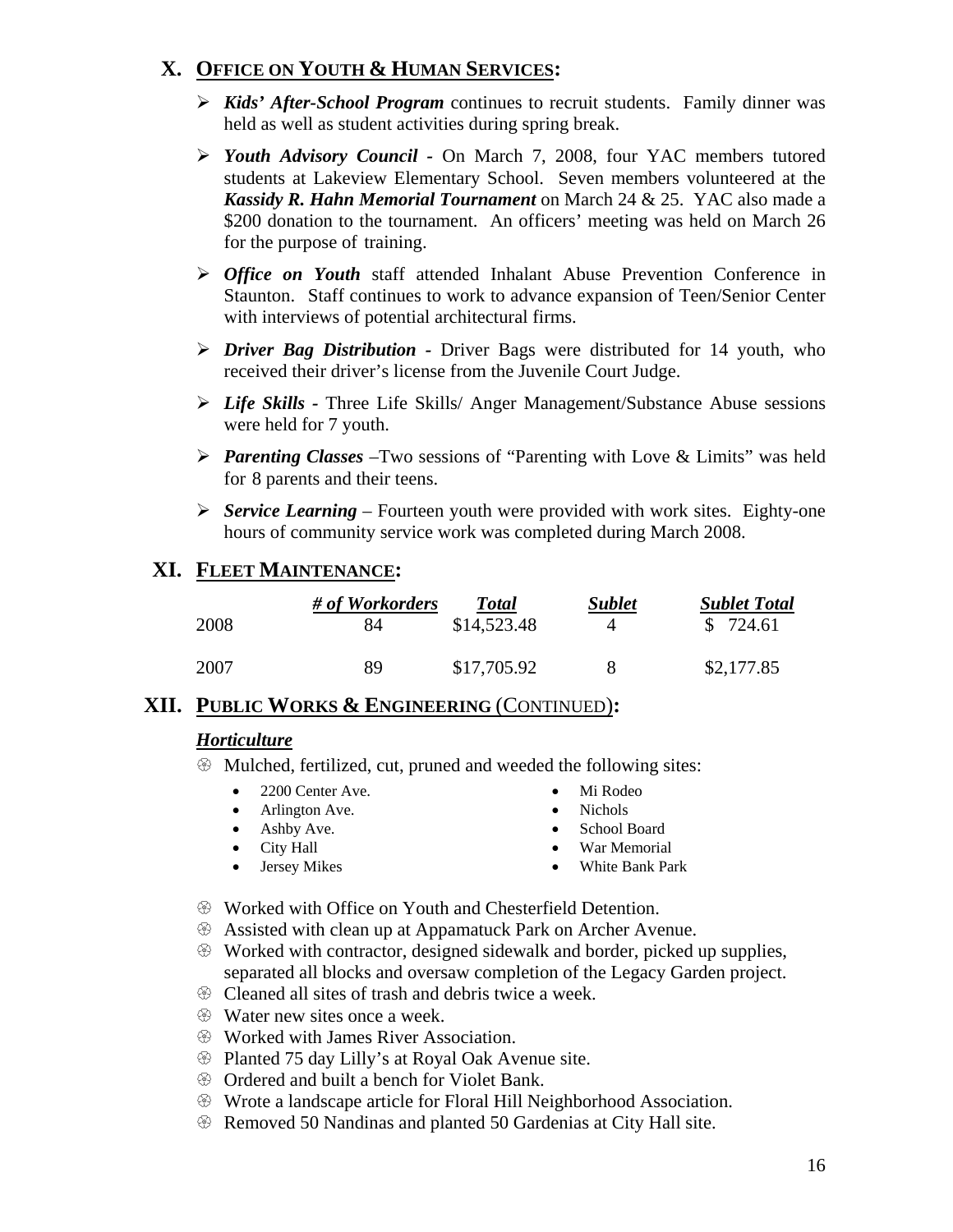# **XII. PUBLIC WORKS & ENGINEERING** (CONTINUED)**:**

#### *Vegetation*

*Picked up litter at the following locations:* 

- 
- West Westover Avenue Temple Avenue
- West Roslyn Road Westover Avenue
- 
- Boulevard Stratford Drive
	-
	-
- Conduit Road East Roslyn Road

#### *Trimmed limbs and bushes from the following locations:*

- 118 Chesterfield Avenue
- 1304 Oakwood Drive
- 216 Lee Avenue

#### *Removed dead trees from the following locations:*

- North Temple Avenue
- 407 Springdale Drive
- Walnut Avenue

#### *Cut and trimmed grass at the following locations:*

- Boulevard
- Dunlop Farms Boulevard
- Ellerslie Avenue
- Lake Avenue
- Temple Avenue
- Westover Avenue

#### *Other*

- o Removed concrete spill from Temple Avenue at Boulevard.
- o Removed glass from 800 block of Elko Avenue.
- o Assisted Fire Department closing streets at Boulevard, Snead, and Hamilton Avenues intersecting James Avenue due to evacuation of City Hall.
- o Cleaned and preformed preventive maintenance on city equipment.
- o Repaired a fence that had fallen during inclement weather in parking lot across from School board.
- o Assisted with cleanup and hauled 38 dump trucks load of filled dirt to Appamatuck Park on Archer Avenue.
- o Assisted Horticulture Division with grading, depositing sand and stone, delivering bricks, mulching and placement of the handicap sidewalk at the Legacy Garden.
- o Responded to a paving concern at 409 Joe Johnson Avenue.
- o Removed a printer and cabinet from the Treasure Office.
- o Continue to clean and load dumpsters at the Convenience Center.

#### *Stormwater and Drainage:*

*Sweeper collected 72 cubic yards of debris from the following locations:*

- 
- 
- Atlantic Avenue Laurens Lane
- 
- 
- 
- 
- 
- 
- Ashby Avenue Lakeview Park Road
- Ashley Place Laurel Parkway
	-
- Berkshire Lane Lenoir Avenue
- Birch Avenue Lundy Avenue
	- Boykins Avnue Marvin Avenue
	- Brijadan Lane North Temple Road
	- Brookedge Drive North Valley Road
	- Bruce Avenue Orchard Avenue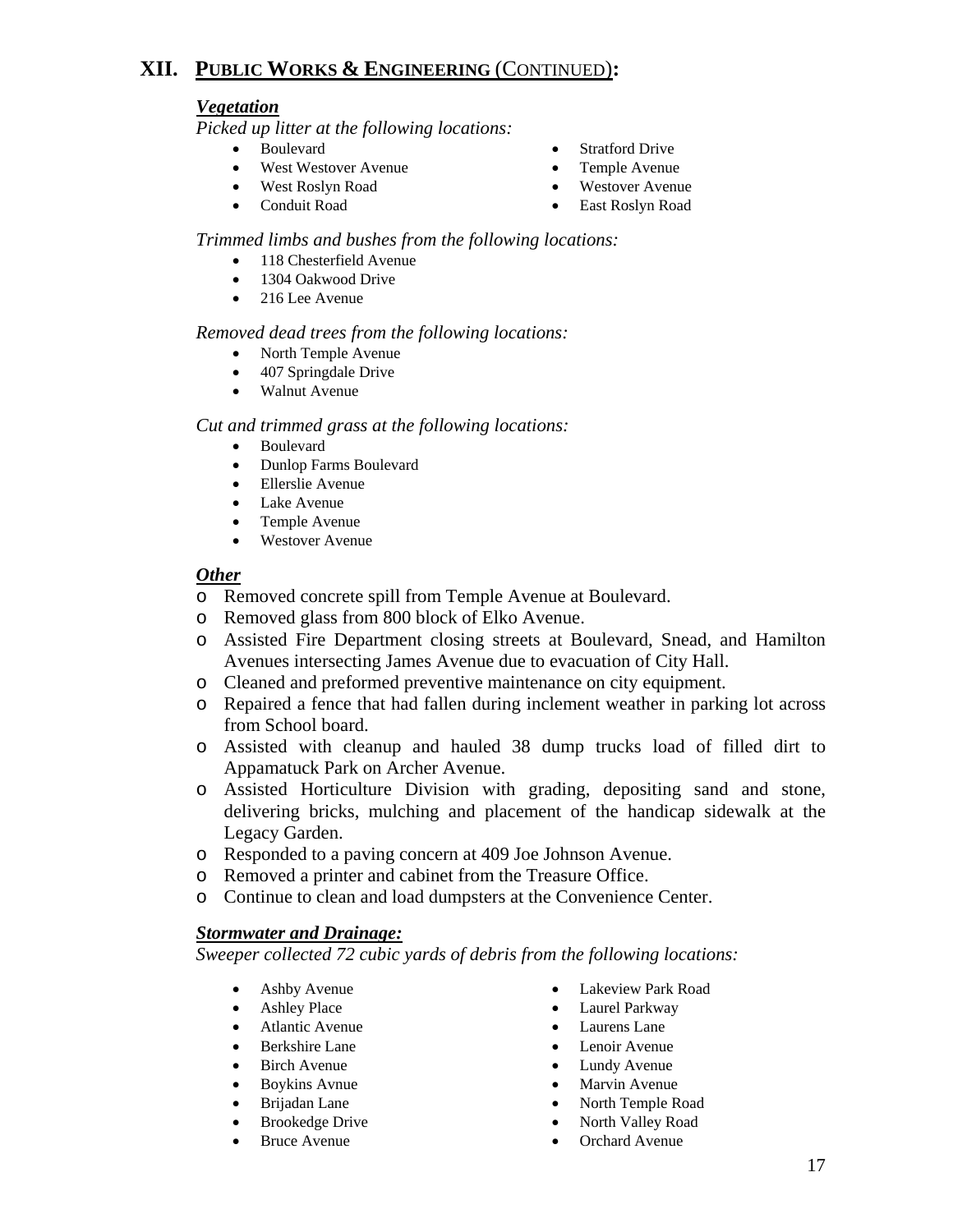- 
- Cambridge Place Pondola Lane
- Caswell Avenue Ridge Road
- 
- 
- 
- 
- East and West Roslyn Road Sherwood Drive
- Ellerslie Avenue South Avenue
- 
- 
- 
- 
- 
- 
- 
- 
- 
- 
- Cabell Drive Pickett Avenue
	-
	-
- Cedar Creek Lane Riverview Road
- Charles Avenue Roslyn Avenue
- Crescent Avenue Sadler Avenue
- Dick Ewell Avenue Sancho Alley
	-
	-
- Ewing Avenue South Valley Road
- Frederick Avenue Southpark Boulevard and Circle
- Glenview Avenue Springdale Avenue
- Hanover Avenue Spruce Avenue
- Hemlock Avenue Taswell Avenue
- Hillside Lane Vance Avenue
- Holly Avenue Verbov Avenue
- Jett Avenue West Ellerslie Avenue
- Joe Johnson Avenue Woodlawn Avenue
- Lake Avenue Lakeside Drive

*Removed debris from storm drain, drainage pipe, grates, gutters and ditches from the following locations:* 

- 
- 228 Biltmore Drive Bruce Avenue
- 230 Washington Avenue Chesterfield Avenue
- 5112 Conduit Road Oaks Avenue
- 927 Lakeview Avenue
- 1910 Wakefield Avenue Atlantic at Charles Avenues
	-
	-
	-

 *Installed a driveway drainage pipe at 616 Ryan Avenue.* 

#### *Solid Waste*

#### *Recycling*

- Recycled 40 cubic yards of metal products.
- Removed 300 cubic yards of solid waste debris.

#### *Transfer Station*

- 798 citizens used the Convenience Center to dispose of debris, garbage and metal products.
- Collected \$4,160.00 for the month.

#### *Transportation*

#### *Streets*

#### *Asphalt placed in potholes, low spots, shoulder, water and sewer utility cut at the following locations:*

- 
- 1015 Forest View Drive Bermuda Avenue
- 145 and 148 Roanoke Avenue Brookhill Drive
- 151, 152 and 165 Chesterfield Avenue Comstock Drive
- 200 Honey Creek Court Conduit Road
- 
- 219 Orange Avenue Ewing Avenue
- 
- 243 Pecan Tree Terrance Forest View Drive
- 100 Swift Creek Lane 911, 914 and 916 Williamsburg Road
	-
	-
	-
	-
	- 206 Jefferson Avenue Dunston Point Parkway
		-
	- 225 Biltmore Drie Fischer Avenue
		-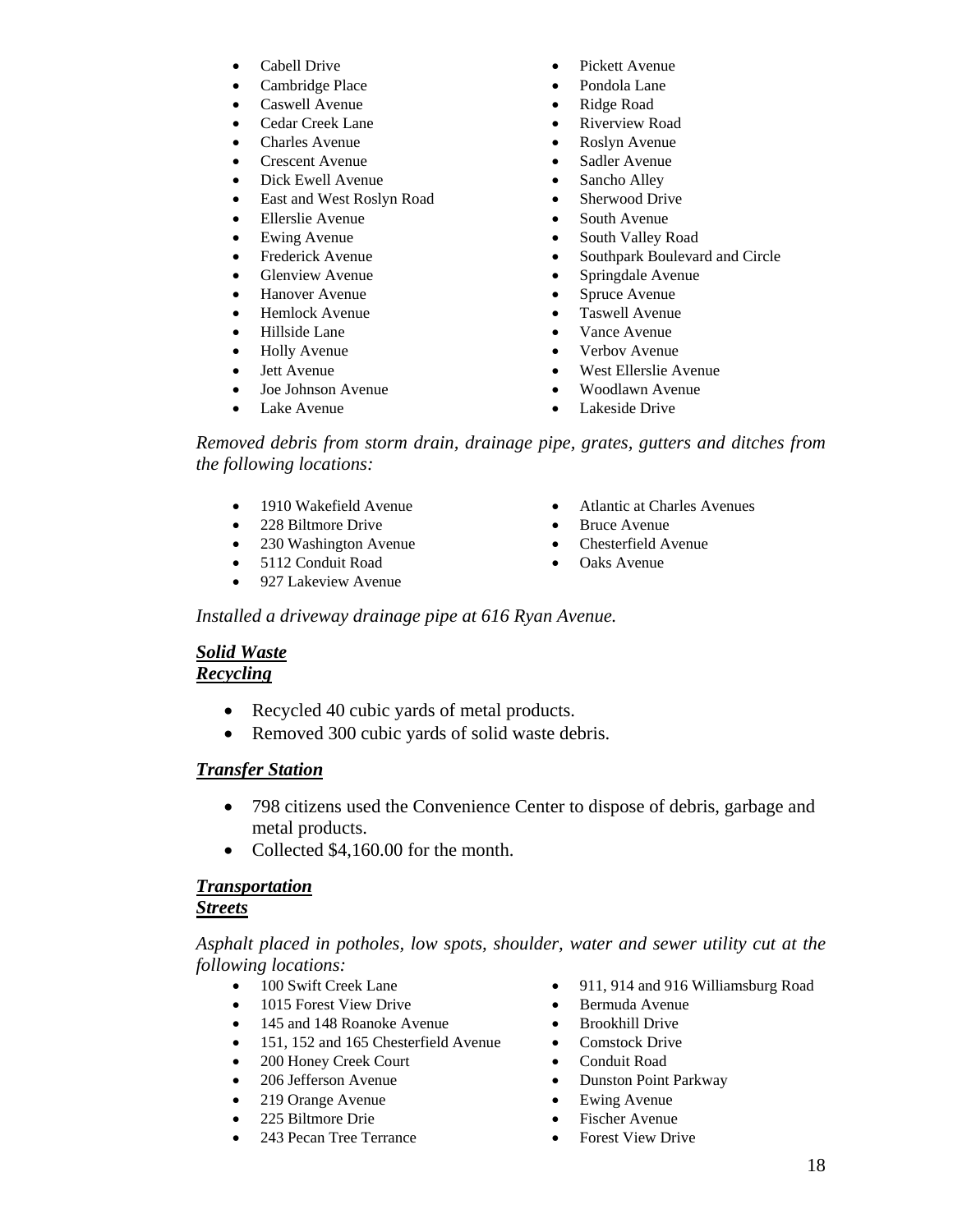- 310 and 416 Moorman Avenue Lakewood Drive
- 
- 3245 Boulevard Ridge Road
- 
- 405 Joe Johnson Avenue Sherwood Drive
- 415 and 419 Hamilton Avenue Snead Avenue
- 
- 
- 
- Temple Avenue at I95
- 
- 3200 Holly Avenue Norwood Drive
	-
- 403 Clover Hill Avenue Roanoke Avenue at Blvd.
	-
	-
- 517 Battery Place Springdale Drive
- 606 Fairlie Road Stratford Drive
- 619 Woodcliffe Drive Taswell Avenue
- 840 East Roslyn Road Temple Avenue at Conduit Road

*Placed stone in alleys, sinkholes, and shoulders at the following locations:* 

- 1014 Kensington Avenue 3112 Woodlawn Avenue
- 140 Chesterfield Avenue Bruce Avenue
- 1703 Franklin Avenue Conduit Road
- 219 Kennon Point Drive Lake Avenue
- 
- 
- 

#### *Installed an asphalt driveway apron at 208 North Valley Road.*

*Removed storm damage from the following locations:*

- 
- 105 Sherwood Drive 504 Hamilton Avenue
- 
- 110A Oaks Avenue Archer Avenue
- 112 Winston Avenue Cedar Ridge Court
- 
- 158 Chesterfield Avenue Walnut Avenue
- 2211 Franklin Avenue
- 101 Waterfront Drive 324 Jefferson Avenue
	-
- 109 Hargrave Avenue 718 Meadow View Road
	-
	-
	- 118 Tudor Road Jefferson Avenue
		-

#### *Traffic Operations*

- Signals
	- o Did preventative maintenance on four traffic cabinets.
- Signs and Markings
	- o Made and installed six street name signs.
	- o Straightened large street name sign on mast arm @Ellerslie/Boulevard.
	- o Put up Child Safety signs on Richmond and Lafayette Avenues for Police Department.
	- o Put up four Virginia Civil War Trail Signs for Recreation Department.
	- o Made three large Fort Clifton Festival signs.
- Street Lighting
	- o Replaced seven ornamental street light bulbs.
- Traffic Control
	- o Responded to four after-hours callbacks for malfunctioning traffic lights.
- Miscellaneous
	- o Inventoried everything at intersections from Sherwood Drive to Temple Avenue for Boulevard coordination project.
	- o Replaced three broken tether wires and straightened many signals due to wind damage.
- Cut threes behind Boy Scout Lodge for Public Works

 *Delivered and picked up barricades, cones and barrels for charity benefit on Tasewell Avenue.*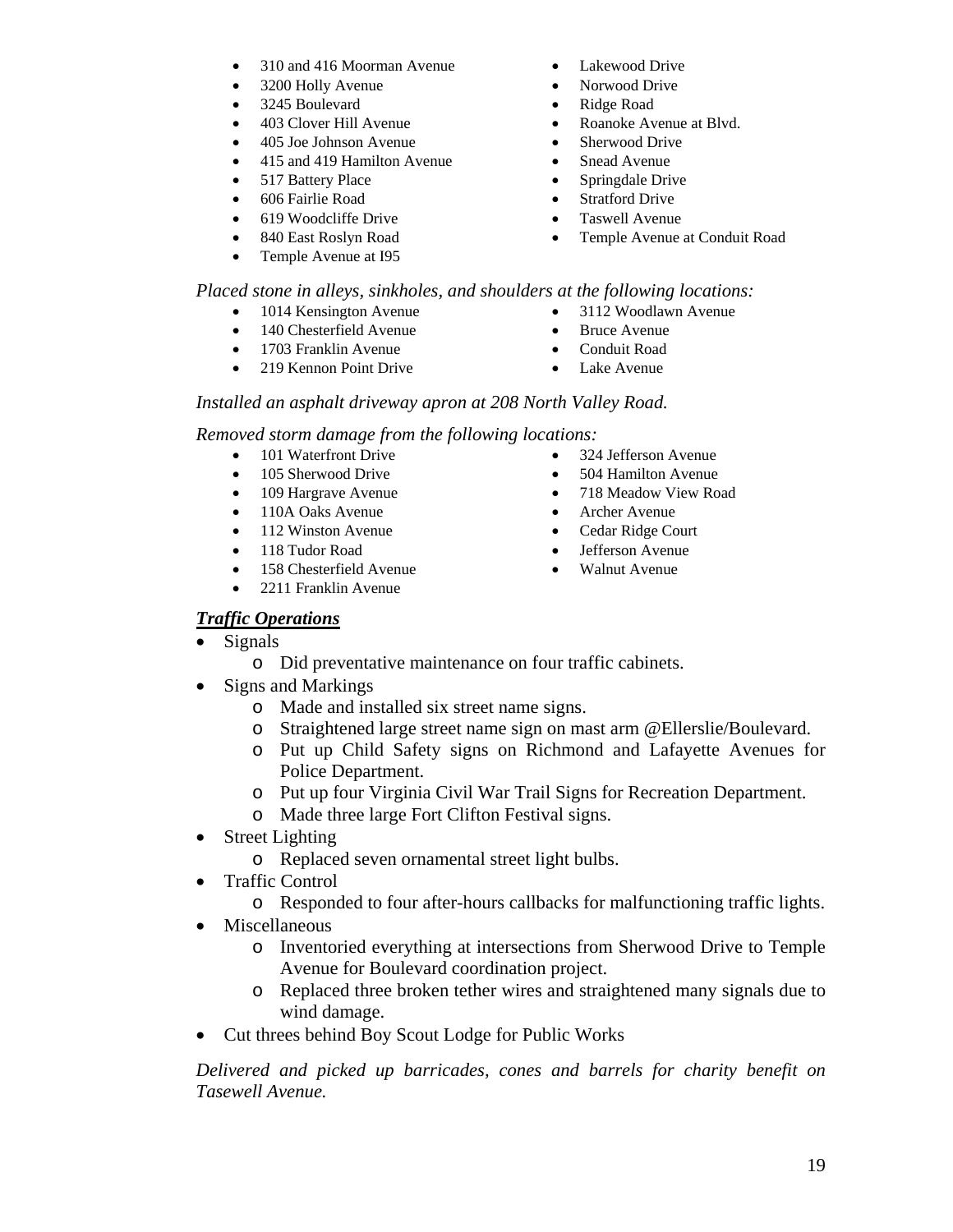#### *Utilities Wastewater*

 *Responded to sewer backups at the following locations:* 

- 
- 403 Cloverhill Ave. 706 Conduit Rd.
- 202 Lakeview Park Dr. 220 Norfolk Ave.
- 
- 325 Ridge Rd.
- 2306 Wakefield Ave.
- 127 Washington Ave.

#### *Install/repair sewer clean out or lateral at the following locations:*

- 
- 403 Cloverhill Ave. 311 Orange Ave.
- 
- 325 Ridge Rd.
- 3245 Blvd. 3420 Blvd.
	-
	-
- 219 A Orange Ave. 140 Pickwick Ave.

- 
- 
- 
- 
- 3245 Blvd. 1201 Canterbury Ln.
	-
- 219 A Orange Ave. 138-140 Pickwick Ave.

#### *Camera sewer main/lateral at the following locations:*

- 219 A Orange Ave.
- 140 Pickwick Ave.

#### *Flushed sewer main line at the following locations:*

- Alley Richmond & Norfolk Ave. 3420 Blvd.
- 403 Cloverhill Ave. Lafayette Ave.
- Lynchburg Ave.
- 505 Riverview Rd.
- 148 Roanoke Ave.
- Suffolk Ave.
- 100 Swift Creek Ln.
- $\bullet$  101 Yew Ave.

#### *Repaired sewer main line at the following locations:*

• 148-149 Roanoke Ave.

#### *Checked the following manholes "trouble spot" locations:*

- Battery Place @ Plumtree Ave. Blvd. behind Pino's
- 3209 Bermuda Ave.
- 102 Boykins Ave.
- 410 Cameron Ave.
- Colonial Ave. @ Lafayette Ave.
- Eastman Ave.
- Greenleaf @ Fairlie Rd.
- Jackson Ave. @ Blvd.
- Jefferson Ave. @ Royal Oak Ave.
- Lakeside Dr.
- 1017 Lakewood Dr.
- $\bullet$  118 Lee Ave.
- Newcastle Dr.
- 220/306 Orange Ave.
- Parking lot of Pleasure Island
- Shuford Ave.
- 401 Taswell Ave.
- West Ave. @ George Ave.
- 
- 
- 

- 
- 617 Blvd.
- 231 Breezy Hill Dr.
- Charles Ave. @ Atlantic Ave.
- Dale Ave.
- 921 & 1020 Forestview Dr.
- Highland Ave.
- 204 Jefferson Ave.
- Lafayette Ave. @ Blvd.
- Lakeside Dr. @ Lakeview Ave.
- 100 Laurel Parkway
- 212 Maple Ln.
- 209 Nottingham Dr.
- Pickwick Alley
- 83 Sherwood Dr.
- Stuart Ave. @ Washington Ave.
- 100 blk. of Washington Ave.
- Yew Ave.
- 509 Riverview Rd.

 *Applied rat bait in manhole at the following location:* 

• 2110 Franklin Ave.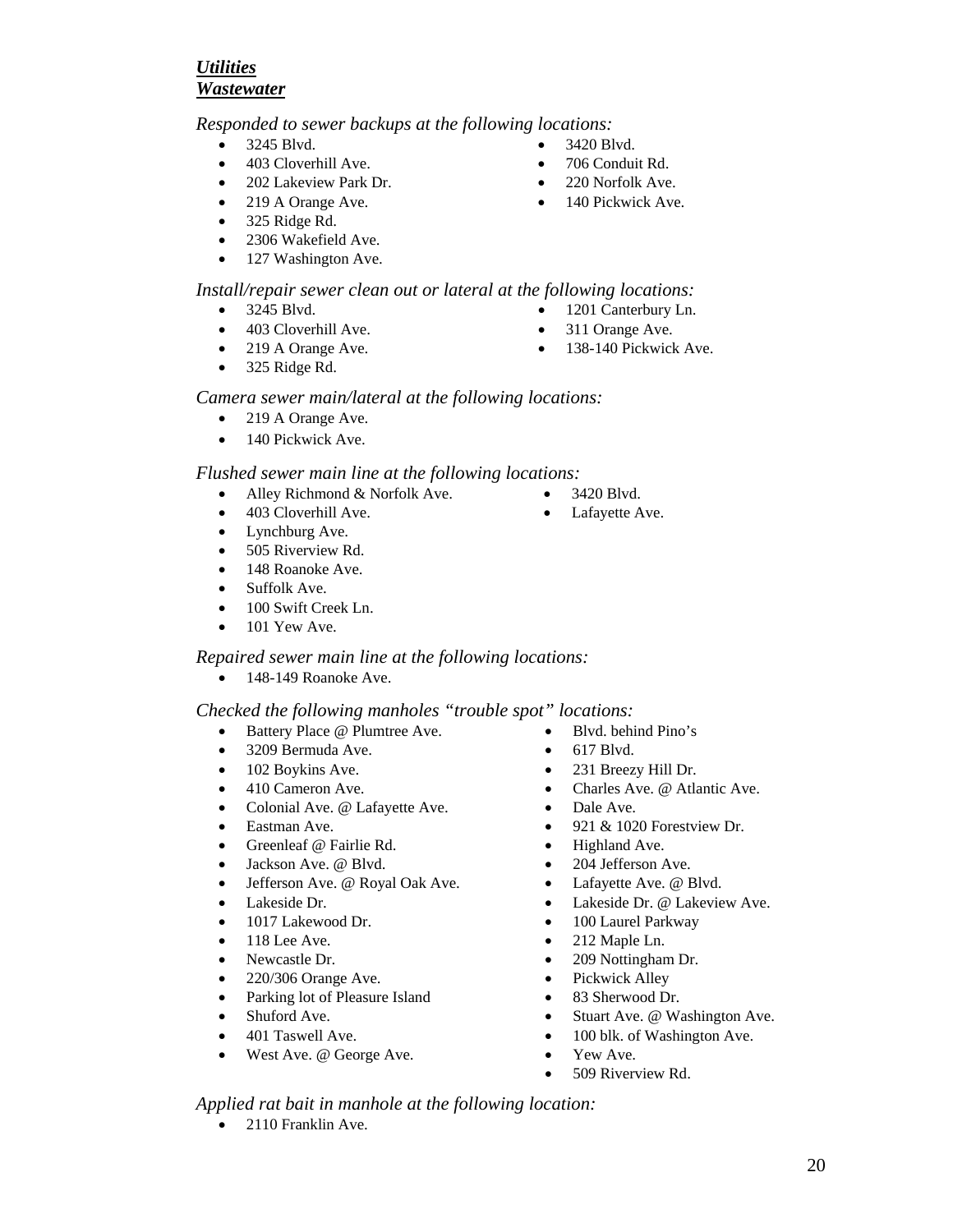*Sprayed for sewer roaches at the following location:* 

• 102 Camden Rd.

 *Washed down street at the following location:* 

• 248 Pecan Tree Terrace

 *Main Pump Station comminutor out of service. Checked pumps and pulled debris from wet well manually.* 

 *Responded to alarms at the following locations:* 

• Appomattox Ct. Pump Station • Hrouda Pump Station

 *Miss Utility locating required 167 staff-hours for the month of March 2008.*

#### *Water*

 *Replaced water meters at the following locations:* 

- 313 Comstock Dr. 628 Fairlie Rd.
- 
- 
- 112 Homestead Dr. 1118 Jett Ave.
- 
- 100 Swift Creek Ln.
- 
- 919 Germar Ct. 104 Homestead Dr.
- 116 Homestead Dr. 108 Homestead Dr.
	-
- 118 Kennon Pt. Ct. 714 Meadowview Rd.
	-

 *Set meter for new construction at the following locations:* 

- 630 Blvd.
- 301 Cambridge Place
- 801 South Ave.

#### *Repaired water main break at the following location:*

• 202 Windmere Dr.

 *Responded to meter leak complaint at the following locations:* 

- 3101 Greenwood Ave. 624 Ryan Ave.
- 

• 206 Temple Ave.

#### *Repaired or raised meter box at the following locations:*

- 
- 
- 1230 Choptank Ct. 1300 Clifton Dr.
- 
- 315 E. Westover Ave. 1013 Germar Ct.
- 
- 
- 
- 
- 159 Waterfront Dr.
- 
- 
- 
- 4808 Conduit Rd. 408 Dick Ewell Ave.
	-
- 137 Hillcrest Ave. 104 Homestead Dr.
- 105 Indian Rock Ct. 1131 Peace Cliff Ct.
- 315 Ridge Rd. 207 S. Valley Rd.
- 126 Swift Creek Ln. 2016 Wakefield Ave.

 *Install or replace meter setter at the following locations:* 

- 1300 Clifton Dr. 628 Fairlie Rd.
	-

• 112 Moore Ave.

 *Replaced water service at the following locations:* 

- 243 Pecan Tree Terrace
- 100 Swift Creek Ln.

 *Responded to water turn on and turn off at the following location:* 

• 110 Southgate Square

- -
- 
- 228 Biltmore Dr. 6 Brandywine Ct.
- 109 Cameron Ave. 1201 Choptank Ct.
	-
	-
	-
	-
	-
	-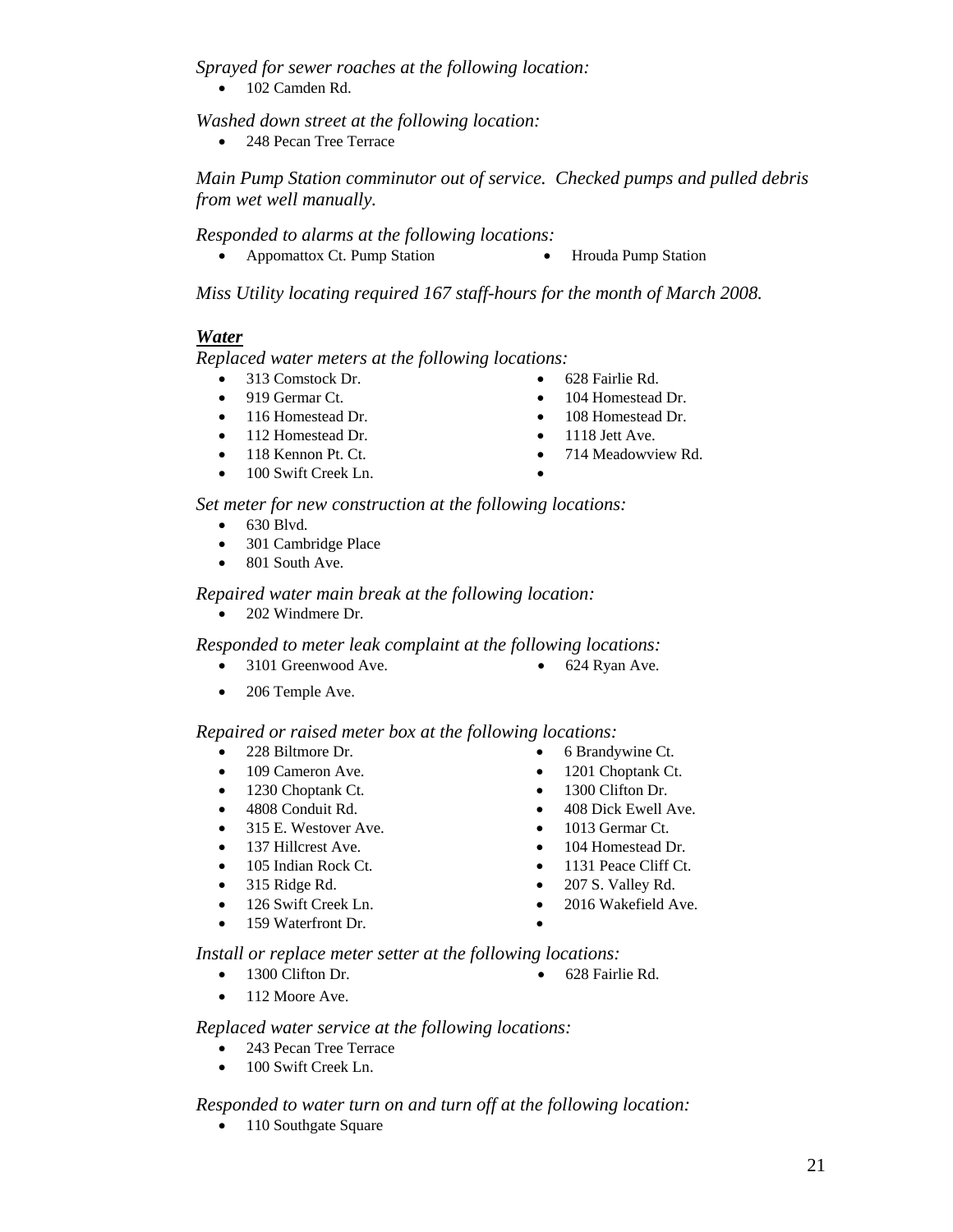#### *Replaced fire hydrant at the following location:*

205 Maple Grove Ave.

#### *Backflow/Cross Connection Survey at the following locations:*

- 1217 Blvd. 1919 Blvd.
- 629 Blvd. 3518 Blvd.
- 3107-15 Blvd. 3107-1E Blvd.
- 3606 Blvd. 610 Blvd.
- 3524 Blvd. 3628 Blvd.
- 
- 
- Charles Dimmock Pkwy. 500 Conduit Rd.
- 2701 Conduit Rd. 3201 Dale Ave.
- 
- 
- 176 Southgate Square 324 Southpark Circle
- 505 Springdale Ave. 116 Southgate Square
- 401 Temple Ave.
- 891 Temple Ave.
- 
- 
- 
- 
- 
- 3505 Blvd. 3650 Blvd.
- 3610 Blvd. 1710 Blvd.
	-
	-
- 626 Dunlop Farms Blvd. 33 Dunlop Shopping Center
- 714 E. Ellerslie Ave. 800 Southpark Blvd.
	-
- *Responded to dirty water complaint at the following location:*   $\bullet$  112 Yew Ave.

 *Performed yard maintenance at the following locations:* 

- Archer Ave. Park & Right of Way Chesterfield Metering Pit
- 
- 
- Southpark Water Tower
- 2701 Conduit Rd. Dimmock Pump Station
- Sherwood Hills Pump Station Sherwood Hills Water Tower

 *Collected routine weekly water samples and sent to ARWA lab for testing for the month of March.* 

 *Collected Stage 2 samples.* 

 *Collected water sample and sent to lab for testing for the following location:* 

• 728 Old Oak Ln.

 *Responded to water pressure issue at the following locations:* 

- 2310 Franklin Ave. 112 Hargrave Ave.
- 143 Waterfront Dr.

 *Repaired water valve box at the following locations:* 

• Hargrave @ West Ave. • 401 Taswell Ave.

 *Planned and coordinated shut down for the following locations:* 

• Maple Grove Ave. • West Ave.

 *Responded to miscellaneous water calls at the following locations:* 

- 135 Ashley Place
- 5112 Conduit Rd.
- 124 Kennon Pt. Ct.

#### *Administration*

- Harold R. Caples, Assistant Director of Public Works started employment March 19.
- Met with SCWA staff to review proposal for licensing withdrawals from Lake Chesdin.